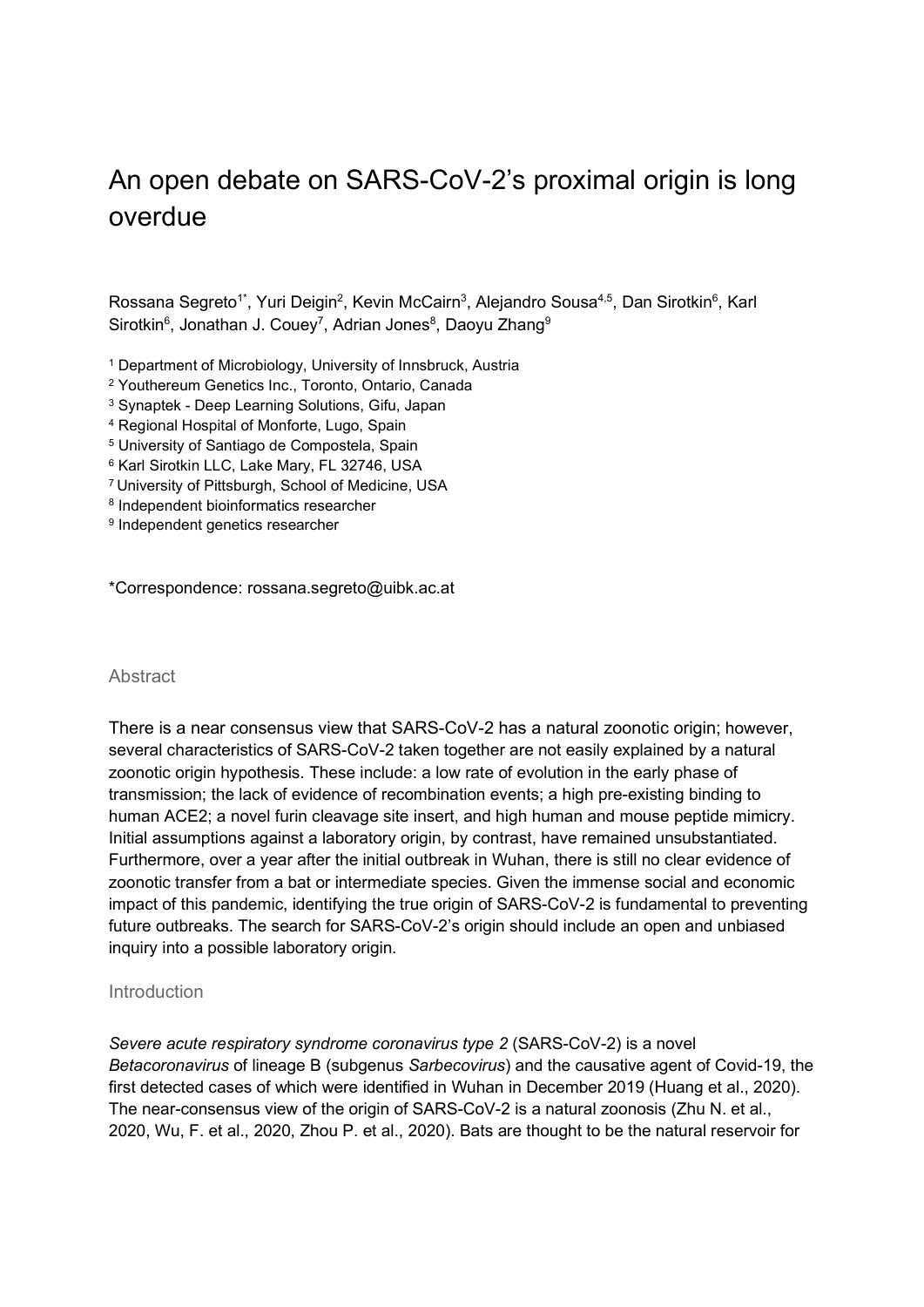SARS-related coronaviruses (SARS-r CoVs) (Li et al., 2005; Wang et al., 2006) and have been identified as the ancestral source from which severe acute respiratory syndrome coronavirus (SARS-CoV) evolved (Janies, 2008; Sheahan, 2008). While several intermediate host species have been proposed as the zoonotic source for SARS-CoV-2 (Xiao et al., 2020; Lam et al., 2020; Zhang, T. et al., 2020; Zhou and Shi, 2020), the source of direct bat to human, or intermediate animal to human zoonotic transmission of SARS-CoV-2 has not been established. An alternative hypothesis, that SARS-CoV-2 leaked from a laboratory, has been widely dismissed (Rasmussen, 2020), yet very few papers counter this theory with data analysis (Andersen et al., 2020; Liu SL. et al., 2020; Graham and Baric, 2020).

Here, we address the main arguments in support of a natural origin of SARS-CoV-2, and outline the various points which support the alternative, that a laboratory origin is still a valid possibility that should not be discounted. To help prevent future viral pandemics, it is of pivotal importance to identify the source of the virus and this is only possible with an unbiased analysis of all data available. We couple this work with calls from recent opinion pieces and comparative studies questioning a zoonotic origin (Sousa, 2020; Sirotkin & Sirotkin 2020; Relman, 2020; Segreto & Deigin 2020; Butler, 2020; Sallard et al., 2021) via a review of the latest literature, and propose an alternative to the natural zoonosis hypothesis.

# Early outbreak and pangolins

The earliest detected cases of COVID-19 were located in Wuhan, China (Huang et al., 2020). The Huanan seafood market in Wuhan had initially been posited as a possible location of initial zoonotic transfer from wild animals to humans (Huang et al., 2020). However, three of the four patients with the earliest recorded onset of COVID-19 symptoms, none had an association with the seafood market (Huang et al., 2020), and the ancestral T8782 and C28144 genotype was not associated with the seafood market (Chen et al., 2020). Phyloepidemiologic analysis of early cases (Yu et al., 2020) also discounted this theory.

Although the exact zoonotic agent of the original SARS-CoV has not been identified, Chiroptera are considered to be the natural reservoir of SARS-r CoVs (Li et al., 2005). Initially, palm civets and raccoon dogs were proposed as zoonotic agents (Chinese SARS Molecular Epidemiology Consortium, 2004) or intermediate hosts (Tang et al., 2006), but it remains possible that they were themselves infected by humans instead (Janies et al. 2008).

For SARS-CoV-2, several authors have proposed pangolins as an intermediate host due to the similarity of the RBD for pangolin-CoV to SARS-CoV-2 RBD (Xiao et al., 2020; Lam et al., 2020; Zhang, T. et al., 2020). Pangolins are, however, unlikely to be the intermediate host for SARS-CoV-2. Although two pangolin-CoV's (Xiao et al. 2020, Liu, P. et al., 2020) exhibited strong binding to human ACE2, binding to pangolin ACE2 was approximately tenfold weaker, and binding to bat Rhinolophus ferremequinum ACE2 was very weak, which is comparable to that exhibited by SARS-CoV-2 (Wrobel et al. 2021). This indicates that neither pangolin-CoV had adapted well to pangolins and that more research is required to validate the viability of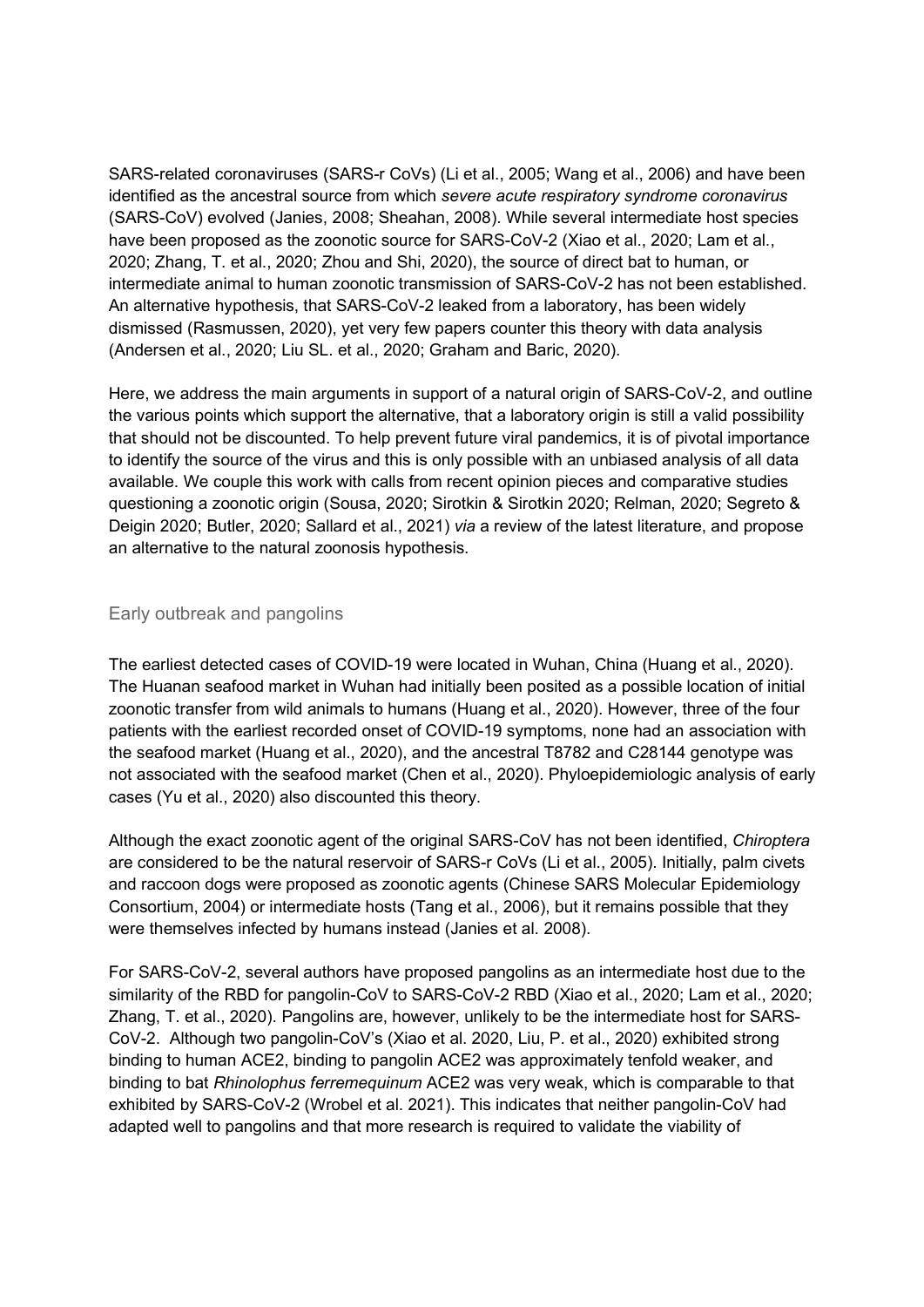coronaviruses to spread naturally between pangolins. Because of a 10-15% divergence throughout the entire spike protein, with the exclusion of the N-terminal domain, Boni et al. (2020) conclude that SARS-CoV-2 is unlikely to be a recombinant of an ancestor of pangolin-CoV and the closest SARS-CoV-2 relative, RaTG13.

All published pangolin-CoV genome sequences with a nearly identical spike RBD to SARS-CoV-2 were sourced from a single batch of smuggled pangolins (Chan and Zhan 2020), raising the question whether pangolins may have been infected from another host species or from humans during trafficking (Choo et al. 2020; Wenzel, 2020). Unlike other species demonstrated to be vectors for CoVs, pangolins are not trafficked together live caged in large groups for extended periods of time, making this an unlikely scenario for viral enhancement. Also, pangolins are critically endangered (Choo et al., 2020), exhibit a solitary nature, potentially have limited infection resistance (Choo et al. 2016), and a recent screening of 334 pangolins revealed a lack of CoV infections of pangolins in the wild (Lee et al., 2020). Finally, the discovery of synthetic DNA sequences in pangolin CoV metagenomic raw sequence reads by Zhang, D., (2020) and the interpretation that the pangolin-CoV genomes were generated from a synthetic construct, requires further investigation.

## **Evolution**

Unlike SARS-CoV in its early and middle phases (Chinese SARS Molecular Epidemiology Consortium 2004; Sheahan et al., 2008, Janies et al., 2008), or the evolution of middle east respiratory syndrome-related coronavirus (MERS-CoV) (Lau et al., 2017, Forni et al., 2017), SARS-CoV-2 exhibits limited diversity across its genomes (Dearlove et al., 2020, van Dorp et al., 2020, Zhan et al., 2020, Jia et al., 2020). A very recent emergence of SARS-CoV-2 into the human population has been proposed based on the sampling of eight nearly identical complete genomes in December 2019 (Lu et al., 2020). From earliest strains in Wuhan in 2019, SARS-CoV-2 resembled SARS-CoV in the late phase of its 2003 epidemic after SARS-CoV had developed several advantageous adaptations for human transmission (Zhan et al., 2020).

While there is no record of a process of early evolutionary adaptation, SARS-CoV-2's RBD appears to be highly optimized for binding to human ACE2 (Delgrado Blanco et al., 2020; Damas et al., 2020). In this respect, 43% of modelled mutations destabilize the binding energy of the SARS-CoV-2 spike protein RBD to human ACE2, while just 1% of the mutations stabilize it (Delgrado Blanco et al., 2020). Substitution of any of the eight SARS-CoV-2 RBD residues proximal to the human ACE2 binding interface with the residues found in the RaTG13 RBD were shown to be detrimental to human ACE2 binding (Conceicao et al., 2020). Furthermore, Piplani et al., (2020) in a study of 13 animal species including Manis javanica and Rhinolophus sinicus found that the SARS-CoV-2 spike protein had the highest overall binding energy for human ACE2.

Because bats are considered to be natural reservoirs of SARS-r CoVs (Li et al., 2005), SARS-CoV-2 to ACE2 binding ability is expected to be high in bats. However, bat species are poorly infected by SARS-CoV-2 and they are therefore unlikely to be the direct source for human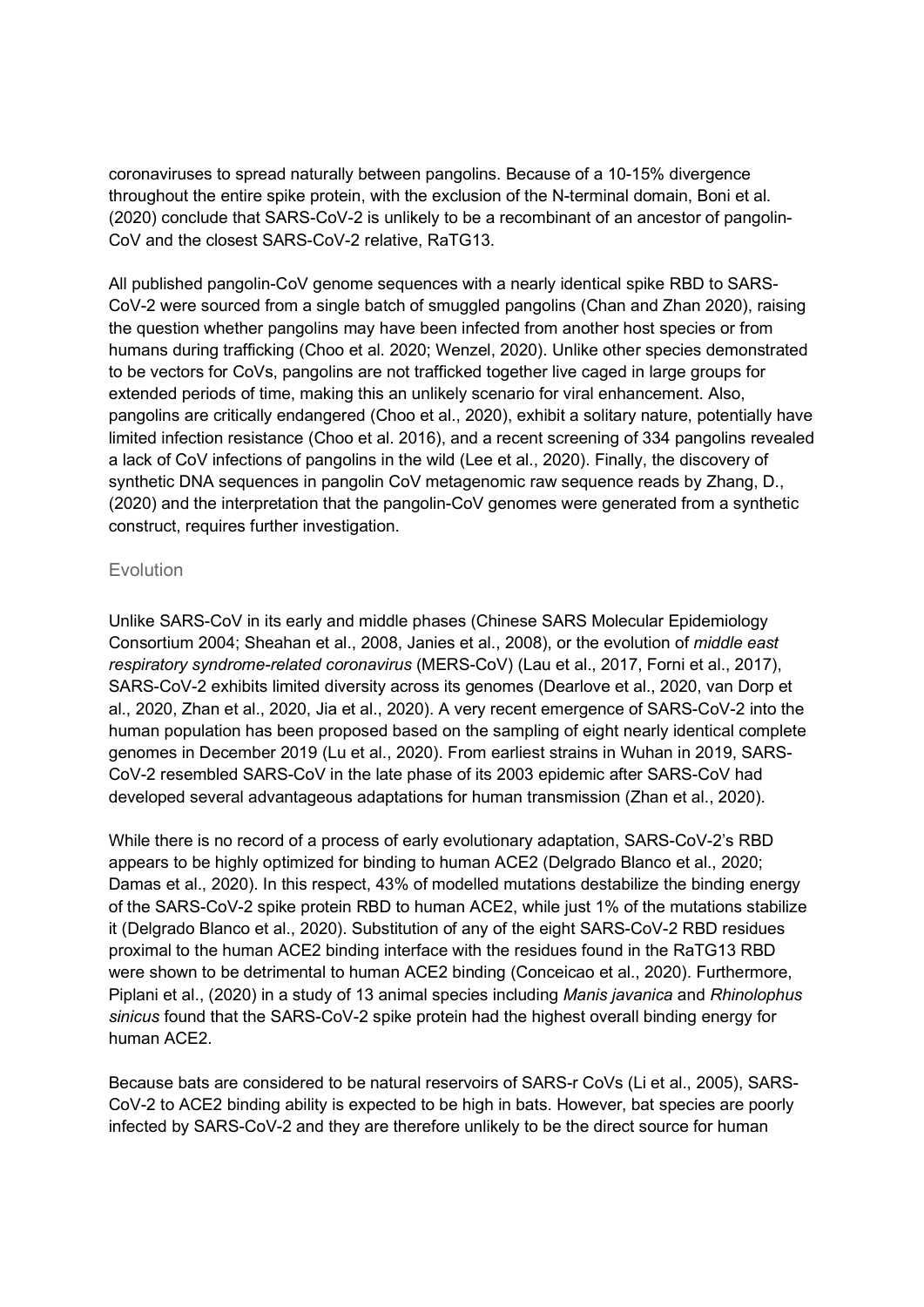infection. SARS-CoV-2 does not replicate in R. sinicus kidney or lung cells (Chu et al., 2020), binds poorly to R. sinicus ACE2 (Tang, Y. et al., 2020; Li, Y. et al., 2020; Piplani et al., 2020) and exhibits no binding to R. ferrumequinum ACE2 (Tang, Y. et al., 2020). In addition, in-silico modelling of the binding affinity for 37 bat species (Damas et al., 2020) showed that eight species exhibited very low binding affinity (including R. ferrumequinum), and the other 29 exhibited low (including R. pearsonii and R. sinicus) binding ability. Although the host of RaTG13, R. affinis was not modelled by Damas et al. (2020), these results are perplexing as it indicates a significant and unexplained evolutionary distance between SARS-CoV-2 and bats. Curiously RaTG13 also exhibits poor binding to R. sinicus ACE2 (Li, Y. et al. 2020), R. pusillus ACE2 (Chu et al. 2020), R. ferremequinum (Wrobel et al. 2021) and human ACE2 (Wrobel et al., 2020, Wrobel et al. 2021). The combination of high human adaptation and poor bat susceptibility from the first sampled strains of SARS-CoV-2 differs greatly from the evolution of MERS-CoV and SARS-CoV.

Recombination processes have been proposed by several authors as a mechanism by which SARS-CoV-2 may have evolved. Interestingly, there is no evidence of recombination events in studies of SARS-CoV-2 by Richard et al. (2020) (6,546 genome sequences as of September 2020) or Bobay et al. (2020) (218 sequences as of August 2020). This is in contrast with MERS-CoV, where despite a much smaller sample size, recombination events were detected. Furthermore, there is also no indication of recombination between the subgenus Sarbecorvirus and other Betacoronavirus subgena or species of the Alpha, Gamma or Deltacoronavirus genera. Indeed, in the subgenera of Betacoronaviruses: Embecovirus, Merbecovirus and Sarbecovirus, gene exchange is restricted to members of the same subgroup (Bobay et al., 2020). The hypothesis that the RBD of the SARS-CoV-2 spike protein arose via a recent recombination with a pangolin hosted CoV RBD (Andersen et al., 2020; Xiao et al., 2020; Li, X. et al., 2020; Lam et al., 2020; Zhang, T. et al., 2020) is not likely (Bobay et al., 2020; Paraskevis et al. 2020) and poor taxon sampling by Zhang, T. et al. (2020), Lam et al. (2020) and Xiao et al. (2020) is discussed by Wenzel (2020). Although earlier recombination and mutations have been proposed (Bobay et al., 2020; Wang, H. et al., 2020; Patiño-Galindo et al., 2020), given that Sarbecoviruses have not been shown to recombine with other CoV genera, or other Betacoronavirus subgena, the acquisition of an RBD or a novel furin cleavage site (FCS) insert by SARS-CoV-2 (Tang, T. et al., 2020) is not likely to have happened through this natural mechanism. The hypothesis of Gallaher (2020) that SARS-CoV-2's FCS might have resulted from a recombination event of a RaTG13-like CoV and HKU-9, which is a lineage D Betacoronavirus is also unlikely to be valid, especially in light of RaTG13 being hosted by mircobats (Rhinolophus genus) and HKU-9 by megabats (Rousettus genus).

## Furin cleavage site

SARS-CoV-2 is the only Sarbecovirus to contain a furin cleavage site (FCS) (Coutard et al., 2020). Indeed, no CoV with a spike protein sequence homology of greater than 40% to SARS-CoV-2 has a FCS (Wu, C. et al., 2020). The multibasic FCS ('RRAR↓', the arrow indicates site of proteolytic cleavage) in SARS-CoV-2 plays a key role in its pathogenesis (Johnson et al.,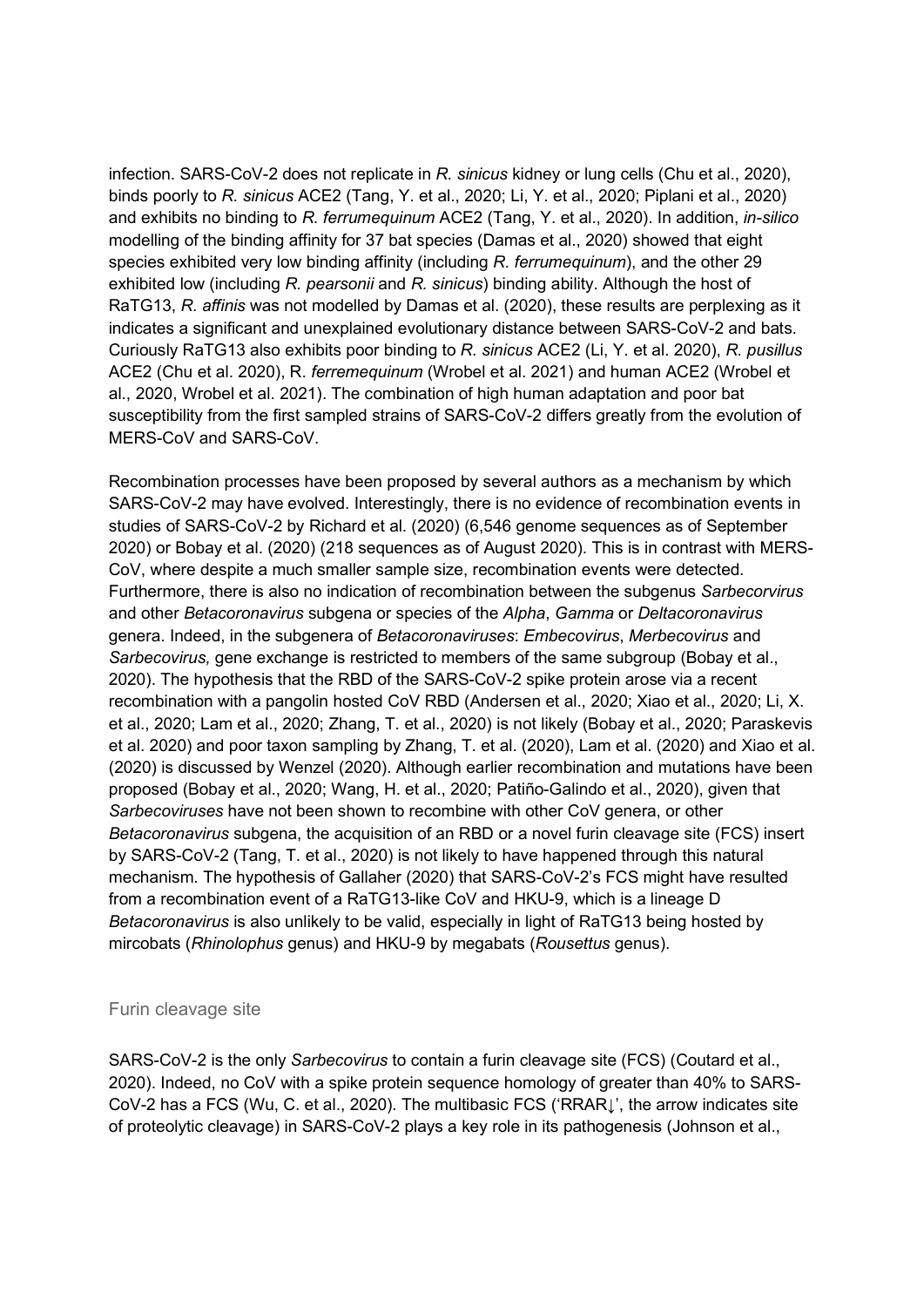2020; Hoffman et al., 2020; Shokeen et al., 2020; Qiao and Olvera de la Cruz 2020; Lau et al., 2020; Shang et al., 2020) and enhances its human pathogenicity over a minimal FCS 'RXXR↓' (Thomas, 2002). It is also unusual, diverging from the canonical 'RX[K/R]R' motif (Tang, T. et al., 2020). The presence of an arginine at the third position P3 before the FCS increases the efficiency of the FCS tenfold (Henrich et al., 2003). Its presence is also rare, occurring in only 5 out of 132 known FCSs (Lemmin et al., 2020). The 'RRAR' motif conforms to the '[R/K]XX[R/K]' 'C-end rule', creating a binding site for cell surface neuropilin (NRP1 and NRP2) receptors (Teesalu et al., 2009), which are more widely expressed than ACE2. NRP1 has been demonstrated as an alternate route for virus entry (Cantuti-Castelvetri et al., 2020; Daly et al., 2020).

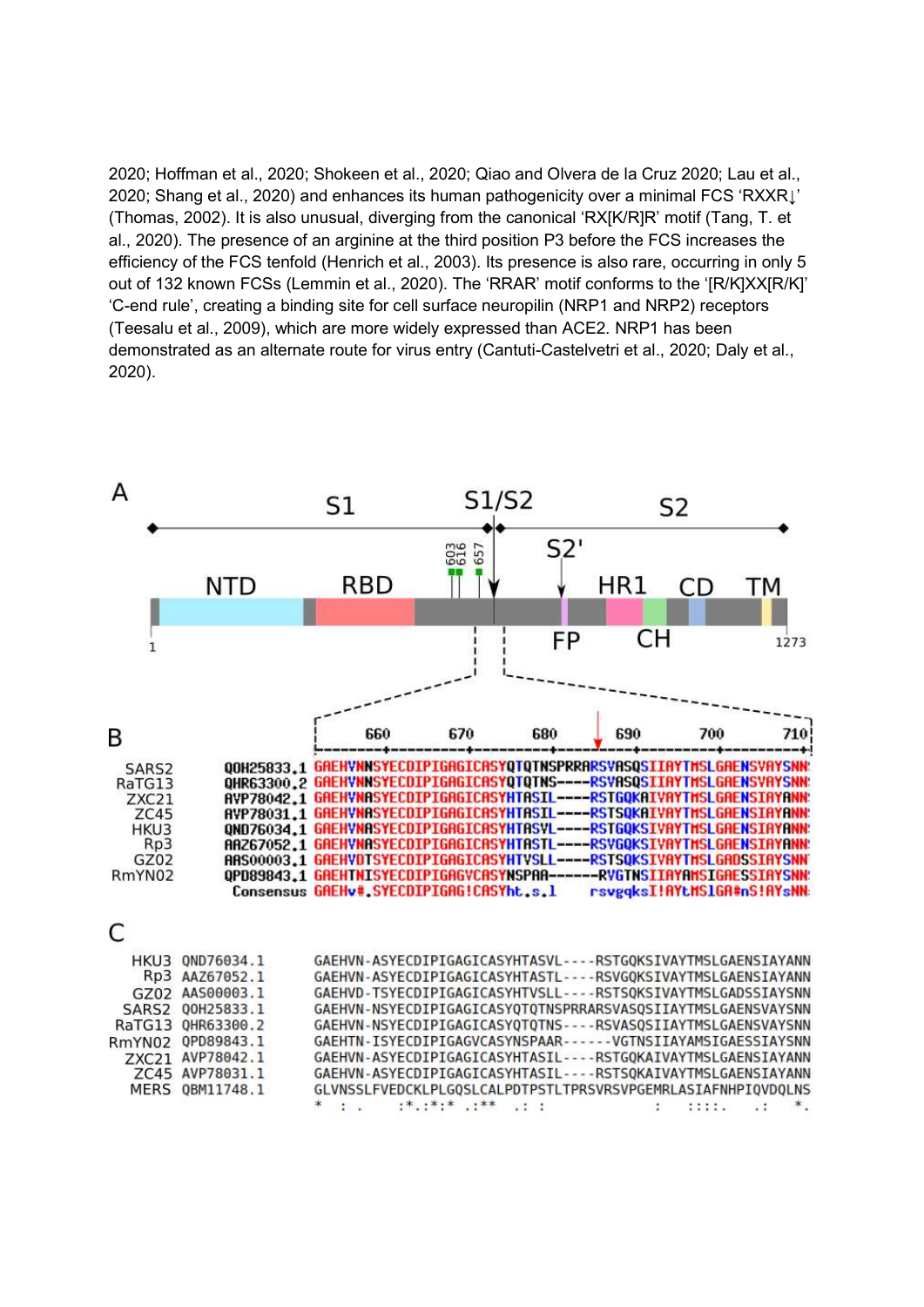Figure 1. Schematic representation of the SARS-CoV-2's spike protein showing subunits and domains as well as local sequence alignments with other Betacoronaviruses. A) Spike domains: N terminal domain (NTD); Receptor binding domain (RBD); Fusion peptide (FP); Hetapad repeat 1 (HR1); Central helix (CH); Connector domain (CD), Transmembrane domain (TM). The S1↓S2 and S2' cleavage sites are indicated by arrows. Green boxes indicate location of Nglycosylated residues proximal to FCS. B) MultAlin alignments using SARS-CoV-2 spike protein sequence numbering reference (Corpet 1988). (http://www.sacs.ucsf.edu/cgi-bin/multalin.py). C) SACS ClustalW multiple sequence alignment (http://www.sacs.ucsf.edu/cgi-bin/clustalw.py). Definition and accession numbers as follows: SARS2: SARS-CoV-2 Wuhan-Hu-1 (QOH25833.1); RaTG13 (QHR63300.2); ZXC21: bat-SL-CoVZXC21 (AVP78042.1); ZC45: bat-SL-CoVZC45 (AVP78031.1); HKU3: Bat SARS coronavirus HKU3 (QND76034.1); Rp3: Rp3/2004 (AAZ67052.1); GZ02: SARS coronavirus GZ02 (AAS00003.1); RmYN02: Bat coronavirus RmYN02 (QPD89843.1); MERS: middle East respiratory syndrome-related coronavirus (QBM11748.1). SARS-CoV-2 referenced sequence indexes shown.

Because of the insertion of the FCS, not only furin, but also several other proteolytic enzymes are able to activate SARS-CoV-2's spike protein (Jaimes et al., 2020). The proline residue at position P5 (5th residue prior to the FCS) is rare and only appears in 5 out of 132 known FCSs (Lemmin et al., 2020). Proline has a restricted phi angular range in peptide bond formation (Morgan and Rubenstein, 2013) which imposes conformal restraints on the peptide chain and results in the separation of the cleavage site from other structural elements, facilitating exposure to host proteases (Lemmin et al., 2020). In comparison with 132 known FCSs in FurinDB (Tian et al., 2011) (http://www.nuolan.net/substrates.html), SARS-CoV-2's FCS exhibits several intriguing features. The P11-P1 'QTQTNSPRRAR' motif is homologous to neurotoxins from Ophiophagus and Bungarus genera and neurotoxin-like regions from RABV strains, and may act as a superantigenic fragment (Cheng et al., 2020). A lack of a basic R or K at the P2 position is shared by only 30 of the FCSs; the 'XXRR[A/S/C/G/T/V/I/L]RI' motif is shared by only two other FCSs; and the 'XPXRXX↓' motif also only occurs in one other FCS in FurinDB. The 'XXRRAR↓XX' was found to be only shared by the bacterial toxin proaerolysin (in FurinDB) (Abrami et al., 1998) and Alphacoronavirus AcCoV-JC34 (Ge et al., 2017).

Another unique feature of SARS-CoV-2 when compared to related CoVs is a longer loop containing the S1/S2 cleavage site (Lemmin et al., 2020): it is at least four amino acids longer around the site containing the FCS than any other known Sarbecovirus. The combination of FCS and extended loop length facilitate SARS-CoV-2 activation by protease TMPRSS13, as well as TMPRSS2 albeit at one third the effectiveness of TMPRSS2 (Laporte et al., 2020). Mutants with a deleted 'PRRA' insert or a shortened FCS loop with deleted preceding amino acids 'QTQTN' abrogated the effectiveness of both TMPRSS2 and TMPRSS13 for facilitating cleavage (Laporte et al., 2020).

Moreover, the FCS in SARS-CoV-2 is coded by rare codons, leaving it not in-frame with the rest of the sequence; thus violating the rules of the copy choice recombination mechanisms that postulate in-frame insertions. Additionally, its insertion causes a peculiar split of one of the codons, serine (TCA) when compared with the close relatives MP789 and RaTG13 (Segreto &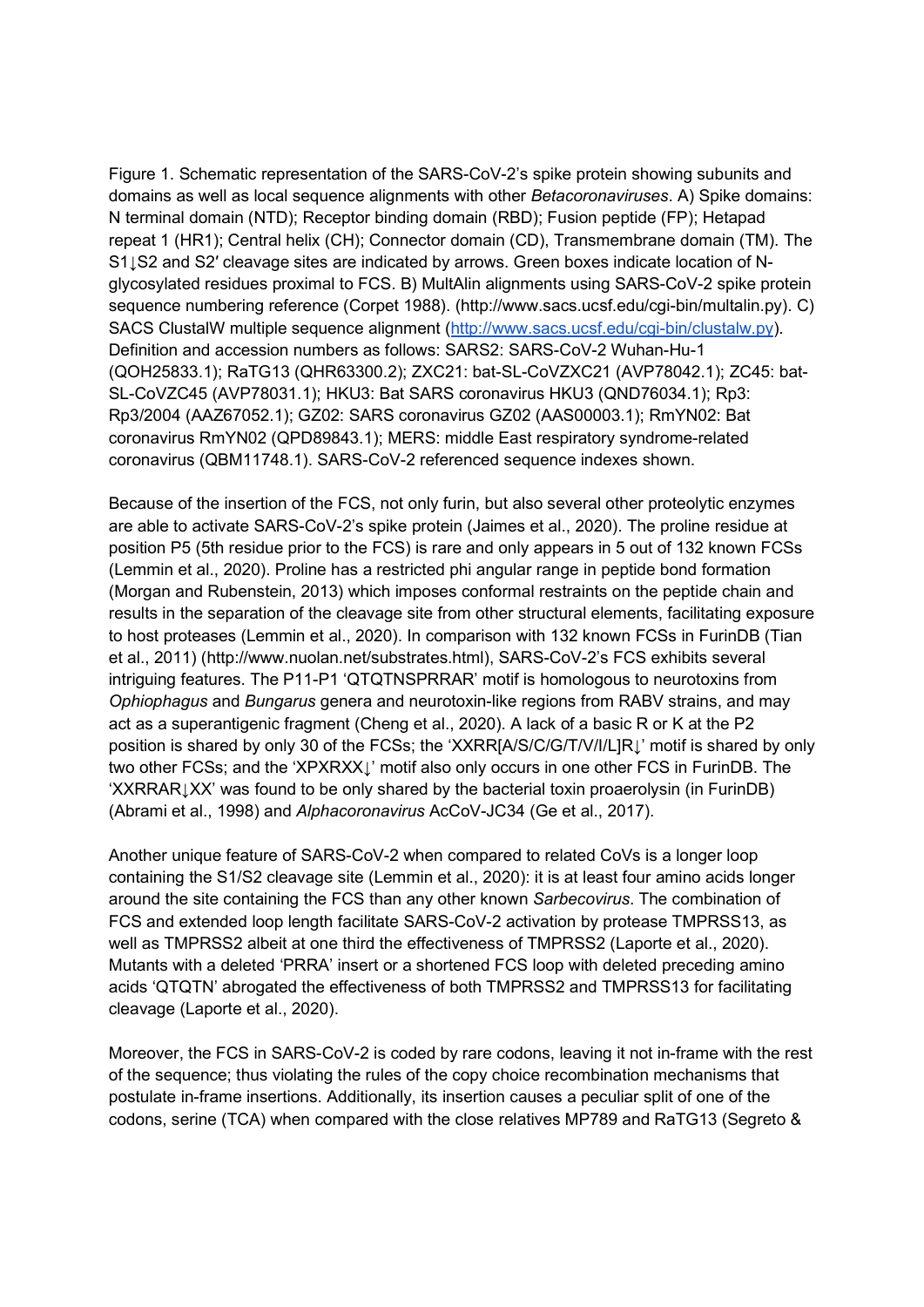Deigin, 2020). The recent acquisition of the FCS by SARS-CoV-2 via a natural insert was proposed by Wu and Zhao (2020) on the basis of the existence of FCS in other, not closely related Betacoronaviruses with different loop positions to SARS-CoV-2 and the existence of a partial natural insert in the same region in RmYN02 (Zhou, H. et al., 2020). The reliability of the conclusions of Zhou, H. et al. has been questioned by Deigin and Segreto (2020), who particularly challenge the claim that RmYN02 has an insertion around the site of the FCS insertion in SARS-CoV-2 and instead point to a two amino acid deletion in RmYN02 at that locus. Therefore, RmYN02 should not be used as evidence of the natural origin of SARS-CoV-2's FCS until its claimed insertion is properly validated.

In several viruses, low affinity attachment to heparan sulphate (HS) improves the chances of binding to a more specific entry receptor by increasing viral concentration at the cell surface (Schneider-Schaulies, 2000; Zhu et al., 2011, Cagno et al., 2019). The binding to HS or allied polysaccharide heparin by SARS-CoV-2 has been demonstrated by several studies (Mycroft-West et al., 2020; Kim et al., 2020; Zhang, Q. et al., 2020; Clausen et al., 2020; Tiwari et al., 2020, Kwon et al., 2020) and heparin binding affinity in SARS-CoV-2 is much higher than in SARS-CoV or MERS-CoV (Kim et al., 2020). We note that the SARS-CoV-2 FCS 'PRRAR<sup>1</sup>S' motif in its uncleaved state is consistent with the HS binding region motif 'XBBXBX' (where B is a basic and X is a hydropathic residue), one of two consensus motifs determined by Cardin and Weintraub (1989) by comparing several potential heparin-binding sites in selected proteins. This particular site in the FCS was demonstrated to have the highest HS binding affinity among the three glycosaminoglycan binding motifs identified in the spike protein of SARS-CoV-2 by Kim et al. (2020). Cell-culture adaptation to 'Cardin-Weintraub' motifs has been demonstrated in multiple cell passage studies (de Haan et al., 2005; de Haan et al., 2008, Millet et al., 2020) and it should be considered as a possible reason for the strong HS binding affinity identified in SARS-CoV-2. Indeed, while there is no significant O-glycosylation on the spike protein in human cells (Wang, D. et al., 2020), the use of insect cell culture and baculovirus display system, where glycoprotein sialylation is not a major biochemical process (Marchal et al., 2001) could allow O-glycosyltransferases access to the FCS. While in human cells we interpret this region to be shielded by N-linked complex large glycans N616 and N657 and mixed Oligomannose/complex type glycans at site N603 (Casalino et al. 2020, Sun et al., 2020, Watanabe et al., 2020), in insect cells we predict that O-glycosylation on S685 would prevent cleavage by furin and preferentially bind heparan sulphate (HS). Repeated passage through an insect cell culture from an inserted more potent artificial FCS motif could then lead to the generation of a cell-culture adaptive O-glycosylated 'RRAR' signature.

A minimal FCS could potentially have evolved via a single point mutation T678R (Li, W. et al., 2015), which is evolutionarily more parsimonious than a complete 12nt insertion of 'PRRA'. A multi basic cleavage site is also plausible with an additional mutation N679R. We note that deletions but not insertions frequently happen at the S1/S2 junction of SARS-CoV-2 during serial cell passage (Peacock et al., 2020), and have also been detected in strains isolated from hamsters and humans (Lau S-Y. et al. 2020; Liu Z. et al. 2020). The acquisition of the FCS via a natural insert, when a FCS could have evolved far more easily though point mutation, we believe is highly unlikely.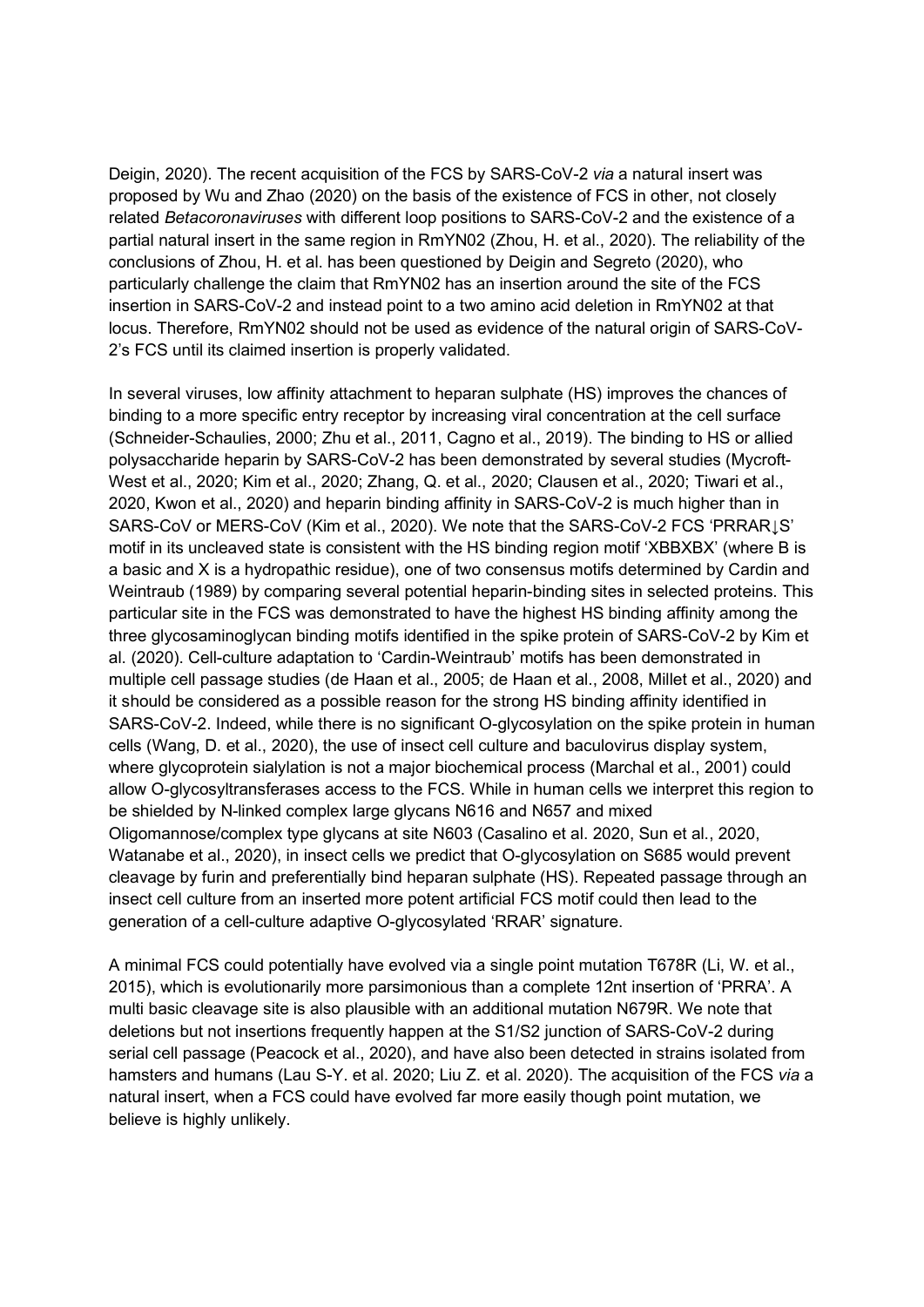Because the presence and coding sequence of a FCS are important for pathogenesis, host range, and cell tropism (Nagai el al., 1993; Millet et al., 2015), the addition of a FCS into viruses has been an active area of gain-of-function research. A FCS can be easily inserted using seamless technology (Yount et. al., 2002; Sirotkin and Sirotkin 2020) without any need for cell passage, as previously performed in experiments on virulence and host tropism (Cheng et al. 2019). Insertions to change the properties of SARS-r CoV viruses are documented by Ren et al. (2008) and Wang et al. (2008). Considering that natural mutations have a very low probability to result in a stretch of 12 amino acids coding for an optimized FCS without any known intermediate form in Sarbecovirus, an artificial insertion of the FCS in SARS-CoV-2 may provide a more parsimonious explanation for its presence than natural evolution.

## Binding domains and peptide mimicry

A 'ganglioside-binding domain' (GBD) in the N terminal domain (NTD) of SARS-CoV-2 (Pirone et al., 2020) is characterized by a large flat interface enriched in aromatic and basic amino acid residues (Fantini et al. 2020a) and contains one of three inserts in the NTD of SARS-CoV-2 identified by Zhou P. et al. (2020a). The GBD proffers SARS-CoV-2 with a dual receptor/attachment ability to sialic-acid-containing glycoproteins, in addition to the primary ACE2 receptor. The importance of the GBD in SARS-CoV-2 infectivity was indicated by Chi et al. (2020) and McCallum et al. (2021) who identify potent binding antibodies which provide strong neutralizing activity against SARS-CoV-2 by binding to residues in this domain. Fantini et al. (2020b) discuss the flat structural topography of the GBD which proffers improved functional interaction, and because of this attribute and sequence peculiarities in the spike protein, raise questions concerning the proximal origin of SARS-CoV-2. The flat topography of the GBD was also observed by Seyran et al. 2021 as anomalous compared with other human CoVs, which typically exhibit hidden sugar-binding site localization as an evolutionary measure to evade host glycan-binding immune receptors, the "Canyon Hypothesis" (Rossman 1989; Chen and Li 2013; Li, 2015).

Another curious feature of SARS-CoV-2 is its binding efficiency to human ACE2, being much more effective than SARS-CoV. Khatri et al. (2020) measured a large interaction surface with high binding-affinity between SARS-CoV-2 and ACE2 as >15-fold stronger than between SARS-CoV and ACE2. This is supported by Wrapp et al. (2020) who find ~10- to 20-fold higher binding efficiency. The increased SARS-CoV-2 to ACE2 binding efficiency has been proposed to be due to a larger hydrophobic interaction surface for SARS-CoV-2 over SARS-CoV (Gussow et al., 2020; Wan et al., 2020; Lai et al., 2020; Khatri et al., 2020, Brielle et al., 2020) with an increased number interacting residues (Brielle et al., 2020; Wang, Q. et al., 2020) and extra charge interaction (Sørensen et al., 2020; Gussow et al., 2020; Wang Y. et al., 2020). Closer interaction distances between the N-terminal end of ACE2 and the central region of the Receptor Binding Motif (RBM) for SARS-CoV-2 over SARS-CoV (Wang, Y. et al., 2020) also facilitates coupling. These modifications indicate a more highly adapted ability for SARS-CoV-2 to bind to ACE2 than seen for SARS-CoV. While SARS-CoV to human ACE2 affinity relied on five key residues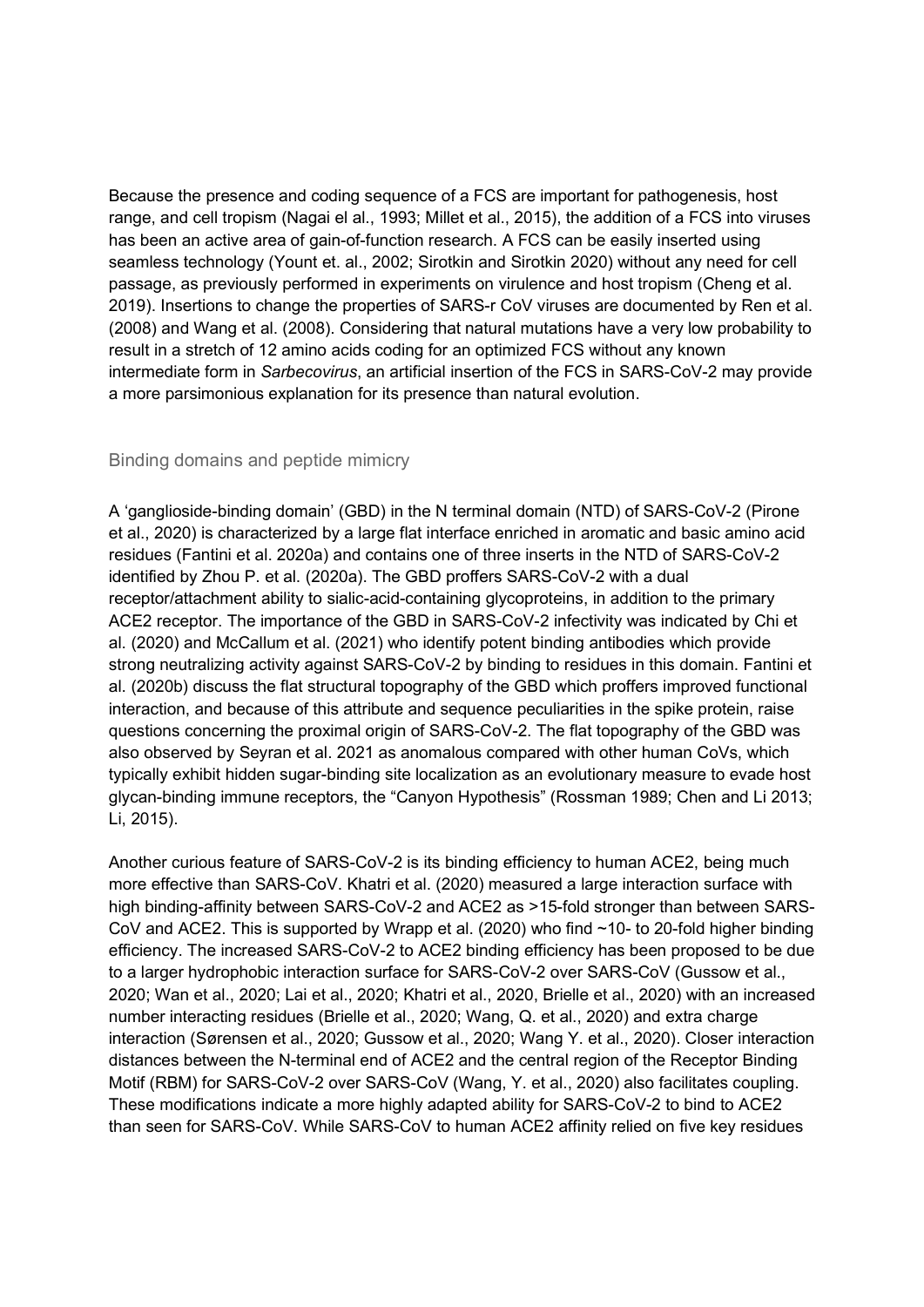all of which exhibited natural mutation in the early stages of adaptation to a new host (Wan et al., 2020), SARS-CoV-2 displays from even the very first isolates, a more optimized configuration without any evidence of early natural mutations (Zhan et al., 2020).

Other indications of significant human adaptation are seen in peptide mimicry by SARS-CoV-2. Sørensen et al., (2020) find that the SARS-CoV-2 spike protein is remarkably well adapted to humans with a 78.4% similarity to human epitopes. This finding is consistent with work by Kanduc and Shoenfeld (2020) who observe a highly improbable massive hexa and heptapeptide sharing between SARS-CoV-2 spike glycoprotein and human and Mus musculus proteins. Interestingly, mouse ACE2 does not effectively bind to the SARS-CoV-2's spike protein (Li, Y. et al., 2020; Tang, Y. et al., 2020; Praharaj et al., 2020; Damas et al., 2020). Extensive passage in mice with humanized lungs and immune systems (Cockrell et al., 2018) could explain such an improbable peptide sharing.

## O-linked glycans

Theoretical predictions for O-linked glycans in the SARS-CoV-2 spike protein have been used as evidence of a 'mucin-like domain' that might be involved in immunoevasion by shielding epitopes or key residues on the SARS-CoV-2 spike protein (Andersen et al., 2020), and hence supporting the argument for natural evolution of SARS-CoV-2.

O-glycosylation and/or N-linked sulfated glycans on full length SARS-CoV-2 spike protein constructs (Zhao et al., 2020; Watanabe et al., 2020; Klein and Zaia 2020; Sanda et al., 2020) and subunits (Shajahan et al., 2020) has been reported by several groups, albeit at relatively low levels of site occupation. Wang, D. et al. (2020) however in a comprehensive, high-fidelity mass spectrometric approach based on glycan reporter Signature Ions-Triggered Electron-Transfer/ Higher-Energy Collisional Dissociation (EThcD) Mass Spectrometry, did not observe any detectable occupied O-glycosylation sites. The use of EThcD allowed the sites of glycosylation to be unambiguously determined with a greater proportion of fragment ions observed (Riley et al., 2020). This method provides an increased degree of confidence in the results over conventional collision-induced dissociation, higher-energy collisional dissociation (HCD) (Watanabe et al., 2020; Zhang, Y. et al., 2020; Shajahan et al., 2020; Klein and Zaia, 2020), stepped collision energy HCD (Zhao et al., 2020), or HCD fragmentation and modulated normalized collision energy (Sanda et al., 2020) methods.

Furthermore, glycan sequons can actually arise in vitro in the presence of antibodies, as was recently observed during serial passaging of SARS-CoV-2 (Andreano et al. 2020) and may also arise in the lab during in vivo passaging of viruses in, for example, humanized mice.

Critically, contrary to Andersen et al. 2020 supposition, there is no O-linked glycosylation on the neighboring residues of the S1/S2 junction, or at a significant level anywhere along the spike protein. No interaction of SARS-CoV-2 with a host immune system based on O-linked glycans can be claimed, and hence does not support the argument for natural evolution of SARS-CoV-2.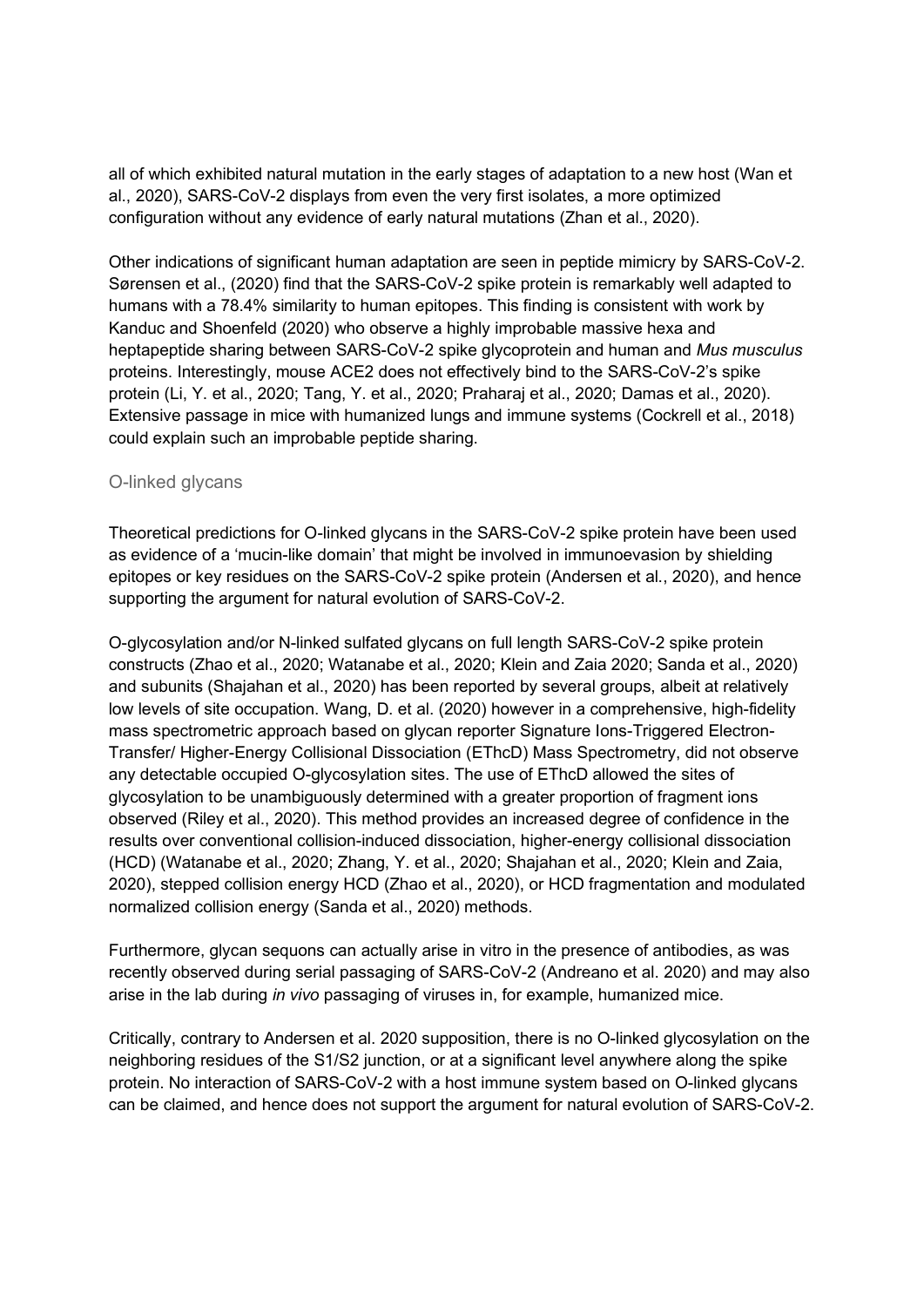#### Reverse-genetic systems and virus backbone

The observation that SARS-CoV-2 was not derived from a previously used virus backbone was used as an argument by Andersen et al. and Liu et al. 2020 as evidence against a laboratory origin hypothesis. The Betacoronavirus RaTG13 was fully sequenced in 2018 (Zhou P. et al., 2020b) but only published after the beginning of the pandemic (Zhou P. et al., 2020a). More unpublished sequences existed in a WIV database that was deleted after the beginning of the pandemic (Segreto & Deigin, 2020). SARS-CoV-2 could have been engineered using one of the over 1,500 strains openly collected by institutions associated with the WIV (Sirotkin & Sirotkin, 2020), a completely undocumented backbone, or one of several fairly well correlated bat-CoV's could have been used in combination with directed evolution, a widely used technique for introducing mutations and selection to achieve proteins with desired properties (Badran and Liu, 2015; Standage-Beier and Wang 2006; Simon et al., 2019). Specifically, this technique has been used for engineering novel virus variants (Excoffon et al., 2009; Lin et al., 2012; Meister et al., 2019). Furthermore, novel yet undocumented reverse-genetic systems could also have potentially been used. Indeed, multiple groups have developed SARS-CoV-2 reverse genetics systems for SARS-CoV-2 research in short periods of time (Hou et al., 2020; Torii et al., 2020; Thi Nhu Thao et al. 2020). Additionally, seamless "No See'em" technology pioneered nearly 20 years ago, allows reverse engineering to be used without leaving any traces (Yount et al., 2002).

We disagree with the hypothesis by Andersen et al. (2020) that the high-affinity binding solution of SARS-CoV-2's RBD to human ACE2, which differs from the optimal binding solution modelled for SARS-CoV (Wan et al. 2020) provides strong evidence that SARS-CoV-2 could not have been engineered in a laboratory. Computational prediction is not necessary for generating novel human pathogenic viruses. Culturing and adapting CoVs and influenza A virus to different cell lines, including human airway epithelial cells, has been conducted in various laboratories (Tse et al., 2014; Menachery et al., 2015; Zeng et al., 2016; Jiang et al., 2020); furthermore, experimental creation of chimeric viruses by directed engineering as discussed above does not require prior modelling.

## **Conclusion**

More than a year after the initial documented cases in Wuhan, the source of SARS-CoV-2 has yet to be identified and the search for a direct or intermediate host in nature has been so far unsuccessful. The low binding affinity of SARS-CoV-2 to bat ACE2 studied to date, does not support Chiroptera as a direct zoonotic agent. Furthermore, the reliance on pangolin CoV RBD similarity to SARS-CoV-2 as evidence for natural zoonotic spillover is flawed as pangolins are unlikely to play a role in SARS-CoV-2's origin and recombination is not supported by recent analysis. At the same time, genomic analyses pointed out that SARS-CoV-2 exhibits multiple peculiar characteristics not found in other Sarbecoviruses. A novel multibasic FCS confers numerous pathogenetically advantageous capabilities, the existence of which is difficult to explain though natural evolution; SARS-CoV-2 to human ACE2 binding is far stronger than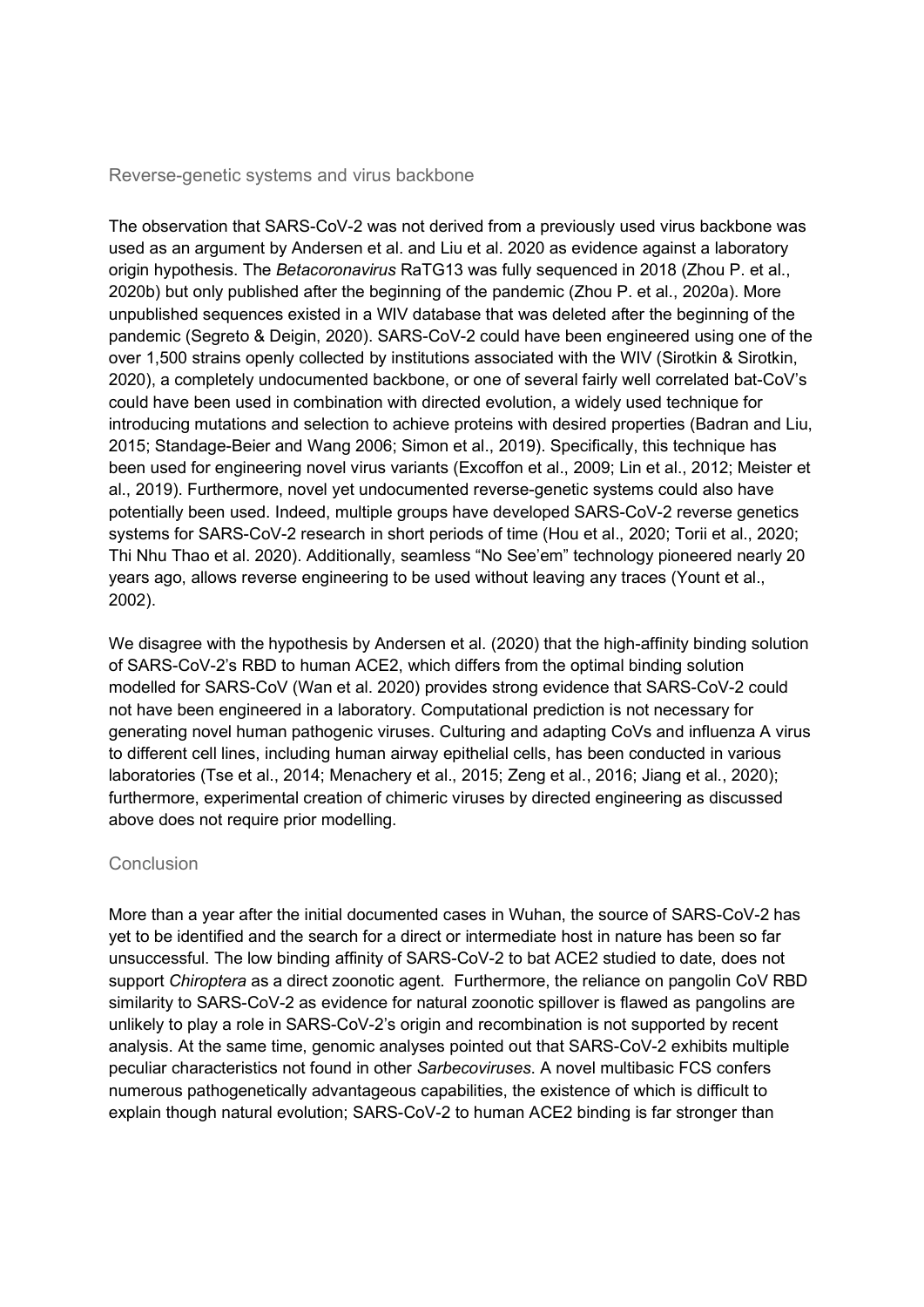SARS-CoV, yet there is no indication of amount of evolutionary adaptation that SARS-CoV or MERS-CoV underwent. The flat topography of the GBD in the NTD of SARS-CoV-2 does not conform with typical host evasion evolutionary measures exhibited by other human CoVs. The combination of peptide mimicry to humans and mice, physical structure and binding strength, as well as high adaptation for human infection and transmission from the earliest strains might suggest the use of humanized mice for the development of SARS-CoV-2 in a laboratory environment. The application of mouse strains expressing human ACE2 for SARS-CoV related research is well documented (Ren et al., 2008, Hou et al., 2010, Menachery et al., 2015, Cockrell et al., 2018, Jiang et al., 2020). Additionally, culturing and adapting CoVs to different cell lines, including human airway epithelial cells has been experimentally conducted in various laboratories (Tse et al., 2014; Menachery et al., 2015; Zeng et al., 2016; Jiang et al., 2020). While a natural origin is still possible and the search for a potential host in nature should continue, the amount of peculiar genetic features identified in SARS-CoV-2's genome does not rule out a possible gain-of-function origin, which should be therefore discussed in an open scientific debate.

#### Acknowledgment

We are grateful to the D.R.A.S.T.I.C. (Decentralised Radical Autonomous Search Team Investigating COVID‐19) Twitter group for their investigative work in uncovering a significant number of previously unpublished facts about SARS‐CoV‐2 and its relative strains.

#### References

Abrami L, Fivaz M, Decroly E, et al. The Pore-forming Toxin Proaerolysin Is Activated by Furin. J Biol Chem. 1998;273(49):32656-32661. doi:10.1074/jbc.273.49.32656

Andersen KG, Rambaut A, Lipkin WI, Holmes EC, Garry RF. The proximal origin of SARS-CoV-2. Nat Med. 2020;26(4):450-452. doi:10.1038/s41591-020-0820-9

Andreano E, Piccini G, Licastro D, et al. SARS-CoV-2 escape in vitro from a highly neutralizing COVID-19 convalescent plasma. bioRxiv Published online Biol. Published online 2020. doi:10.1101/2020.12.28.424451

Badran AH, Liu DR. In vivo continuous directed evolution. Curr Opin Chem Biol. 2015;24:1-10. doi:10.1016/j.cbpa.2014.09.040

Bobay L, O'Donnell AC, Ochman H. Recombination events are concentrated in the spike protein region of Betacoronaviruses. PLOS Genet. 2020;16(12):e1009272. doi:10.1371/journal.pgen.1009272

Boni MF, Lemey P, Jiang X, et al. Evolutionary origins of the SARS-CoV-2 sarbecovirus lineage responsible for the COVID-19 pandemic. Nat Microbiol. 2020;5(11):1408-1417. doi:10.1038/s41564-020-0771-4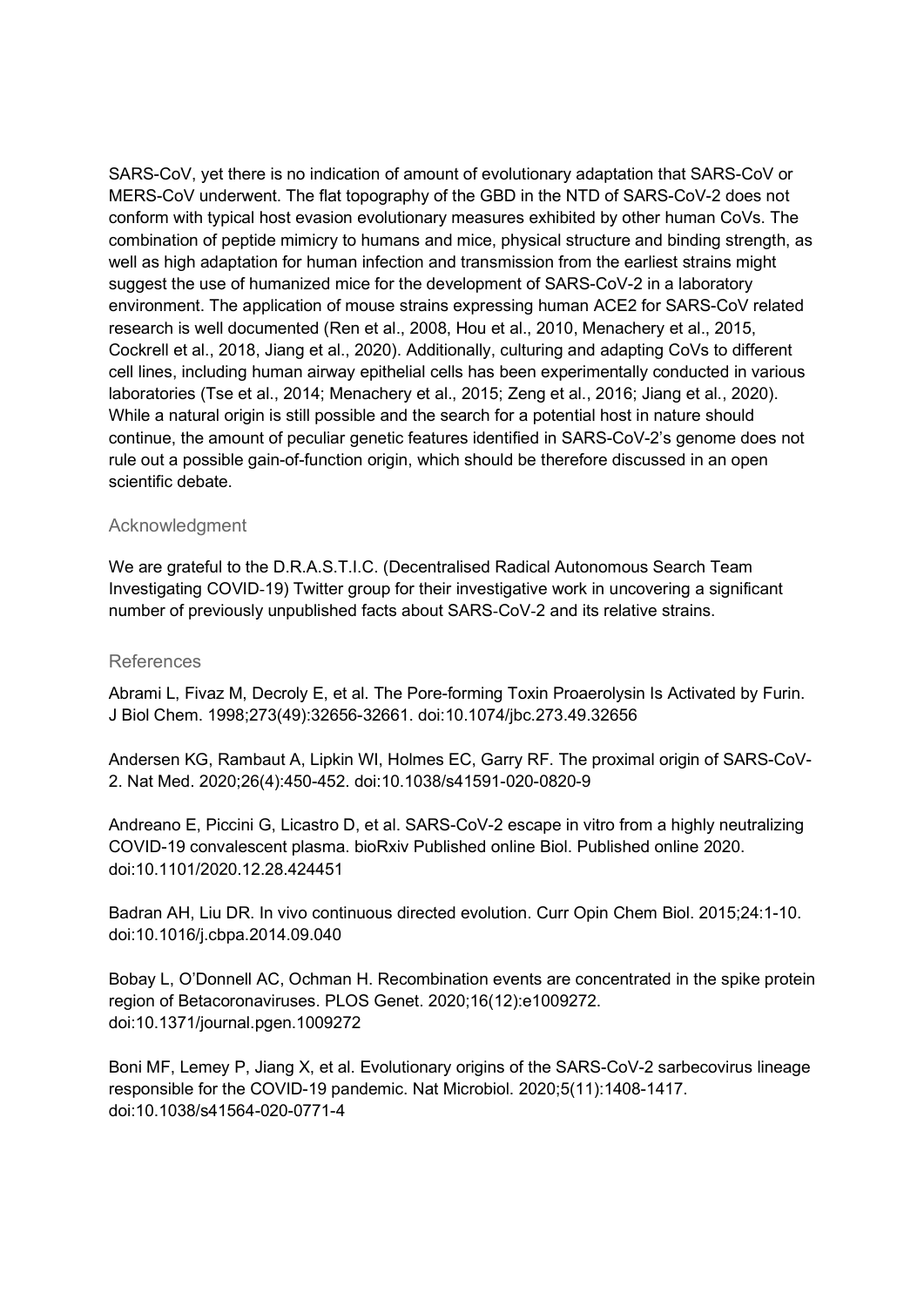Brielle ES, Schneidman-Duhovny D, Linial M. The SARS-CoV-2 Exerts a Distinctive Strategy for Interacting with the ACE2 Human Receptor. Viruses. 2020;12(5):497. doi:10.3390/v12050497

Butler CD. Plagues, Pandemics, Health Security, and the War on Nature. J Hum Secur. 2020;16(1). doi:10.12924/johs2020.16010053

Cagno, Tseligka, Jones, Tapparel. Heparan Sulfate Proteoglycans and Viral Attachment: True Receptors or Adaptation Bias? Viruses. 2019;11(7):596. doi:10.3390/v11070596

Cantuti-Castelvetri L, Ojha R, Pedro LD, et al. Neuropilin-1 facilitates SARS-CoV-2 cell entry and infectivity. Science (80- ). 2020;370(6518):856-860. doi:10.1126/science.abd2985

Cardin AD, Weintraub HJ. Molecular modeling of protein-glycosaminoglycan interactions. Arterioscler An Off J Am Hear Assoc Inc. 1989;9(1):21-32. doi:10.1161/01.ATV.9.1.21

Casalino L, Gaieb Z, Goldsmith JA, et al. Beyond Shielding: The Roles of Glycans in the SARS-CoV-2 Spike Protein. ACS Cent Sci. 2020;6(10):1722-1734. doi:10.1021/acscentsci.0c01056

Chan YA, Zhan SH. Single source of pangolin CoVs with a near identical Spike RBD to SARS-CoV-2. bioRxiv. Published online 2020:2020.07.07.184374 doi: https://doi.org/10.1101/2020.07.07.184374.

Chen Y, Li S, Wu W, Geng S, Mao M. Distinct mutations and lineages of SARS-CoV-2 virus in the early phase of COVID-19 pandemic and subsequent global expansion. bioRxiv. Published online 2021:2021.01.05.425339. doi:10.1101/2021.01.05.425339

Chen L, Li F. Structural Analysis of the Evolutionary Origins of Influenza Virus Hemagglutinin and Other Viral Lectins. J Virol. 2013;87(7):4118-4120. doi:10.1128/JVI.03476-12

Cheng J, Zhao Y, Xu G, et al. The S2 Subunit of QX-type Infectious Bronchitis Coronavirus Spike Protein Is an Essential Determinant of Neurotropism. Viruses. 2019;11(10):972. doi:10.3390/v11100972

Cheng MH, Zhang S, Porritt RA, et al. Superantigenic character of an insert unique to SARS-CoV-2 spike supported by skewed TCR repertoire in patients with hyperinflammation. Proc Natl Acad Sci. 2020;117(41):25254-25262. doi:10.1073/pnas.2010722117

Chi X, Yan R, Zhang J, et al. A neutralizing human antibody binds to the N-terminal domain of the Spike protein of SARS-CoV-2. Science (80- ). 2020;369(6504):650-655. doi:10.1126/science.abc6952

Chinese SARS Molecular Epidemiology Consortium. Molecular Evolution of the SARS Coronavirus During the Course of the SARS Epidemic in China. Science (80- ). 2004;303(5664):1666-1669. doi:10.1126/science.1092002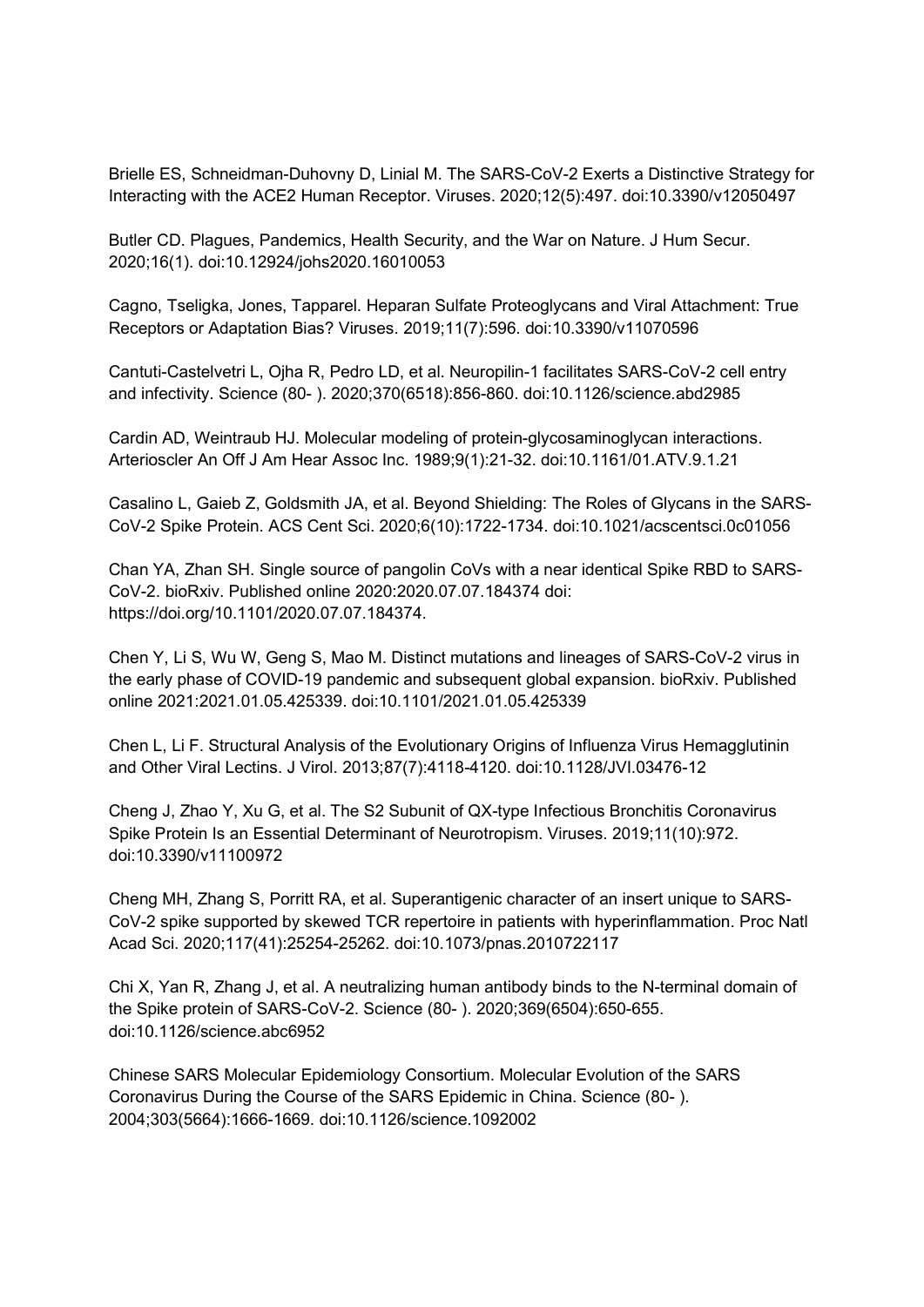Choo SW, Rayko M, Tan TK, et al. Pangolin genomes and the evolution of mammalian scales and immunity. Genome Res. 2016;26(10):1312-1322. doi:10.1101/gr.203521.115

Choo SW, Zhou J, Tian X, et al. Are pangolins scapegoats of the COVID‐19 outbreak‐CoV transmission and pathology evidence? Conserv Lett. 2020;13(6):1-12. doi:10.1111/conl.12754

Chu H, Chan JF-W, Yuen TT-T, et al. Comparative tropism, replication kinetics, and cell damage profiling of SARS-CoV-2 and SARS-CoV with implications for clinical manifestations, transmissibility, and laboratory studies of COVID-19: an observational study. The Lancet Microbe. 2020;1(1):e14-e23. doi:10.1016/S2666-5247(20)30004-5

Clausen TM, Sandoval DR, Spliid CB, et al. SARS-CoV-2 Infection Depends on Cellular Heparan Sulfate and ACE2. Cell. 2020;183(4):1043-1057.e15. doi:10.1016/j.cell.2020.09.033

Cockrell AS, Leist SR, Douglas MG, Baric RS. Modeling pathogenesis of emergent and preemergent human coronaviruses in mice. Mamm Genome. 2018;29(7-8):367-383. doi:10.1007/s00335-018-9760-9

Conceicao C, Thakur N, Human S, et al. The SARS-CoV-2 Spike protein has a broad tropism for mammalian ACE2 proteins. PLOS Biol. 2020;18(12):e3001016. doi:10.1371/journal.pbio.3001016

Corpet F. Multiple sequence alignment with hierarchical clustering. Nucleic Acids Res. 1988;16(22):10881-10890. doi:10.1093/nar/16.22.10881

Coutard B, Valle C, de Lamballerie X, Canard B, Seidah NG, Decroly E. The spike glycoprotein of the new coronavirus 2019-nCoV contains a furin-like cleavage site absent in CoV of the same clade. Antiviral Res. 2020;176(January):104742. doi:10.1016/j.antiviral.2020.104742

Damas J, Hughes GM, Keough KC, et al. Broad host range of SARS-CoV-2 predicted by comparative and structural analysis of ACE2 in vertebrates. Proc Natl Acad Sci. 2020;117(36):22311-22322. doi:10.1073/pnas.2010146117

Daly JL, Simonetti B, Klein K, et al. Neuropilin-1 is a host factor for SARS-CoV-2 infection. Science (80- ). 2020;370(6518):861-865. doi:10.1126/science.abd3072

Dearlove B, Lewitus E, Bai H, et al. A SARS-CoV-2 vaccine candidate would likely match all currently circulating variants. Proc Natl Acad Sci. 2020;117(38):23652-23662. doi:10.1073/pnas.2008281117

Deigin Y, Segreto R. The bat coronavirus RmYN02 is characterized by a 6-nucleotide deletion at the S1/S2 junction, and its claimed PAA insertion is highly doubtful. arXiv. Published online December 1, 2020. http://arxiv.org/abs/2012.00627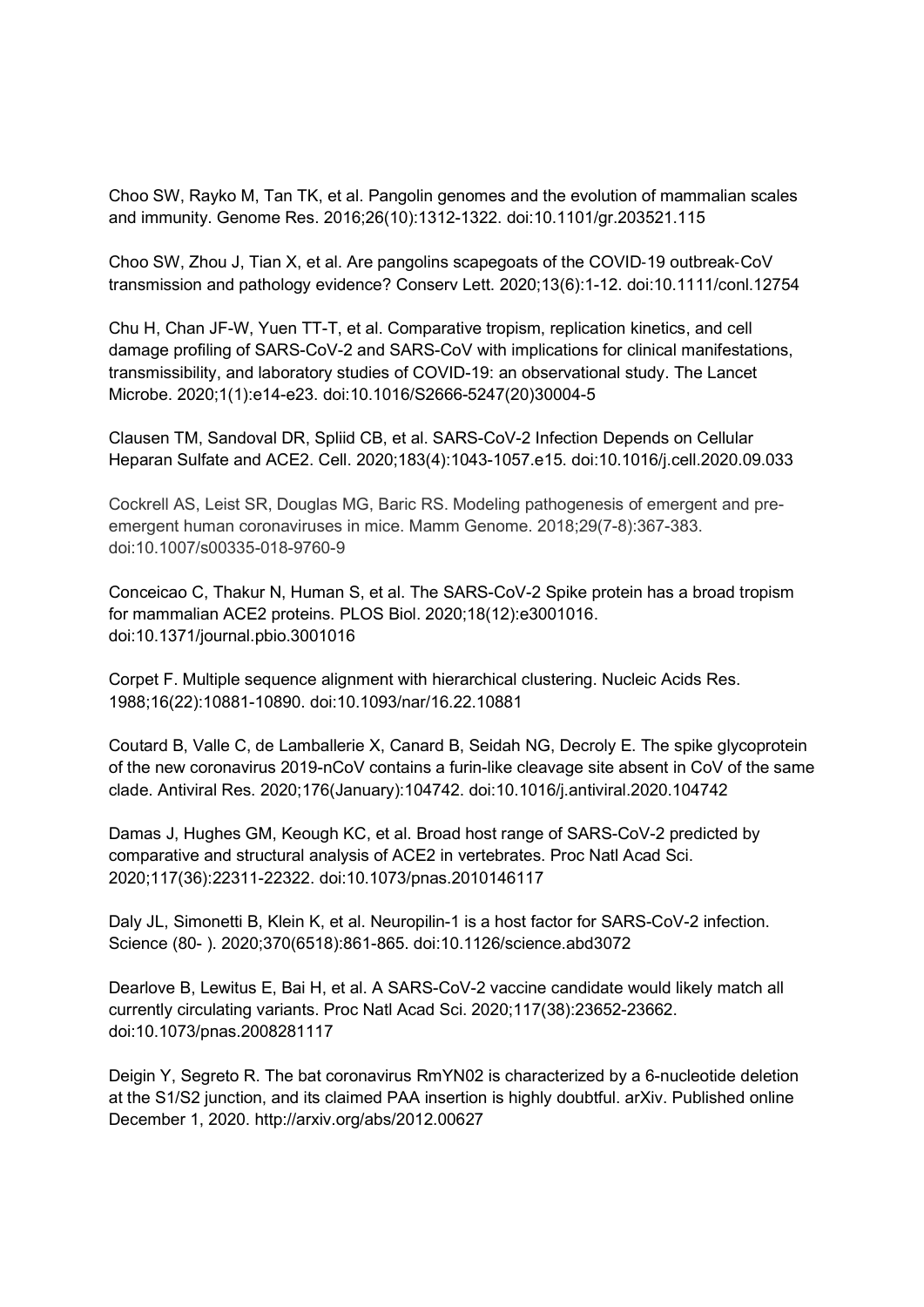Delgado Blanco J, Hernandez-Alias X, Cianferoni D, Serrano L. In silico mutagenesis of human ACE2 with S protein and translational efficiency explain SARS-CoV-2 infectivity in different species. PLOS Comput Biol. 2020;16(12):e1008450. doi:10.1371/journal.pcbi.1008450

Excoffon KJDA, Koerber JT, Dickey DD, et al. Directed evolution of adeno-associated virus to an infectious respiratory virus. Proc Natl Acad Sci. 2009;106(10):3865-3870. doi:10.1073/pnas.0813365106

Fantini J, Di Scala C, Chahinian H, Yahi N. Structural and molecular modelling studies reveal a new mechanism of action of chloroquine and hydroxychloroquine against SARS-CoV-2 infection (2020a). Int J Antimicrob Agents. 2020;55(5):105960. doi:10.1016/j.ijantimicag.2020.105960

Fantini J, Chahinian H, Yahi N. (2020b). Leveraging coronavirus binding to gangliosides for innovative vaccine and therapeutic strategies against COVID-19. Biochem Biophys Res Commun. 2020;(January). doi:10.1016/j.bbrc.2020.10.015

Forni D, Cagliani R, Clerici M, Sironi M. Molecular Evolution of Human Coronavirus Genomes. Trends Microbiol. 2017;25(1):35-48. doi:10.1016/j.tim.2016.09.001

Gallaher WR. A palindromic RNA sequence as a common breakpoint contributor to copy-choice recombination in SARS-COV-2. Arch Virol. 2020;165(10):2341-2348. doi:10.1007/s00705-020- 04750-z

Ge X-Y, Yang W-H, Zhou J-H, et al. Detection of alpha- and betacoronaviruses in rodents from Yunnan, China. Virol J. 2017;14(1):98. doi:10.1186/s12985-017-0766-9

Graham RL, Baric RS. SARS-CoV-2: Combating Coronavirus Emergence. Immunity. 2020;52(5):734-736. doi:10.1016/j.immuni.2020.04.016

Gussow AB, Auslander N, Faure G, Wolf YI, Zhang F, Koonin E V. Genomic determinants of pathogenicity in SARS-CoV-2 and other human coronaviruses. Proc Natl Acad Sci. 2020;117(26):15193-15199. doi:10.1073/pnas.2008176117

de Haan CAM, Li Z, te Lintelo E, Bosch BJ, Haijema BJ, Rottier PJM. Murine Coronavirus with an Extended Host Range Uses Heparan Sulfate as an Entry Receptor. J Virol. 2005;79(22):14451-14456. doi:10.1128/JVI.79.22.14451-14456.2005

de Haan CAM, Haijema BJ, Schellen P, et al. Cleavage of Group 1 Coronavirus Spike Proteins: How Furin Cleavage Is Traded Off against Heparan Sulfate Binding upon Cell Culture Adaptation. J Virol. 2008;82(12):6078-6083. doi:10.1128/JVI.00074-08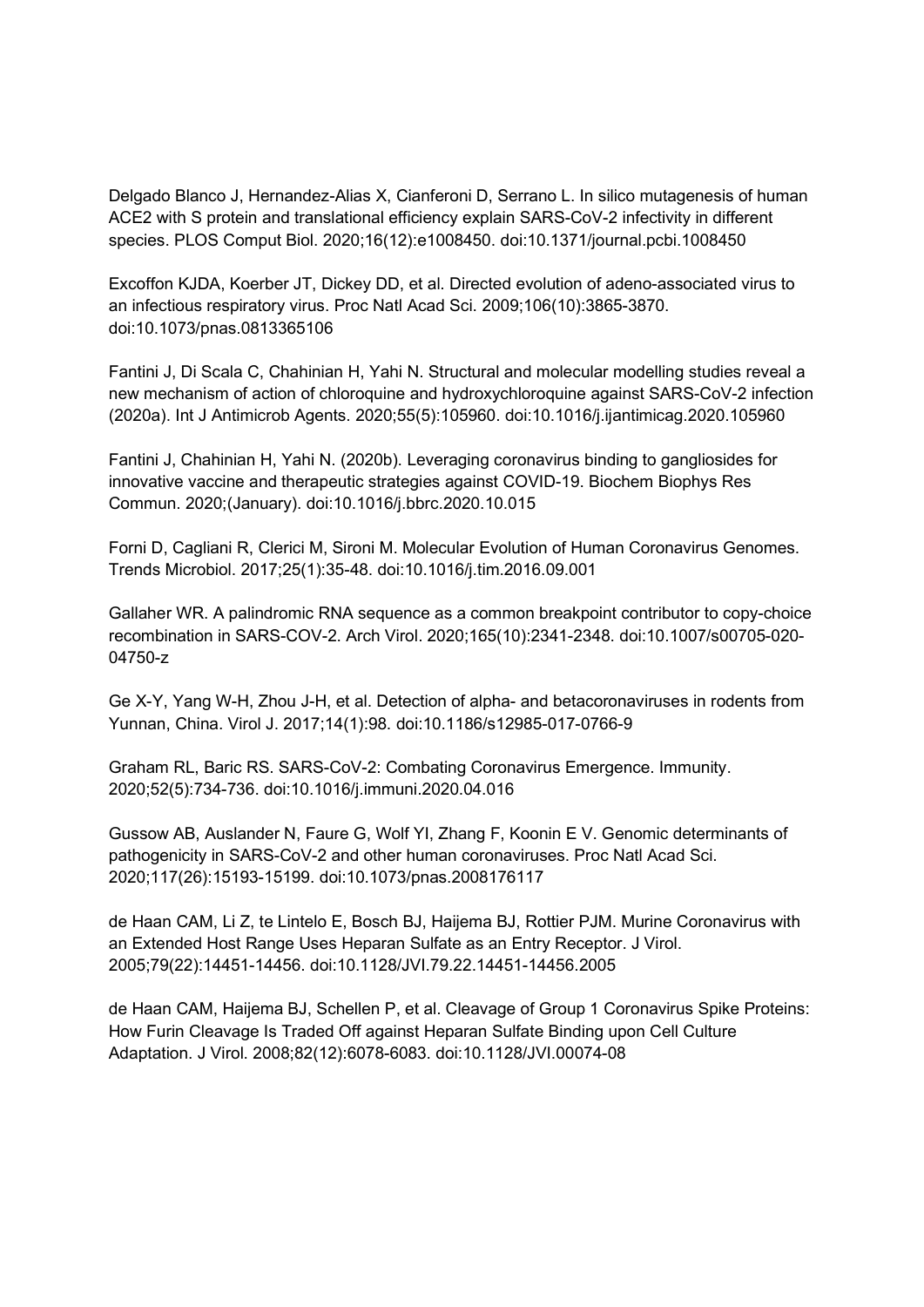Henrich S, Cameron A, Bourenkov GP, et al. The crystal structure of the proprotein processing proteinase furin explains its stringent specificity. Nat Struct Mol Biol. 2003;10(7):520-526. doi:10.1038/nsb941

Hoffmann M, Kleine-Weber H, Pöhlmann S. A Multibasic Cleavage Site in the Spike Protein of SARS-CoV-2 Is Essential for Infection of Human Lung Cells. Mol Cell. 2020;78(4):779-784.e5. doi:10.1016/j.molcel.2020.04.022

Hou Y, Peng C, Yu M, et al. Angiotensin-converting enzyme 2 (ACE2) proteins of different bat species confer variable susceptibility to SARS-CoV entry. Arch Virol. 2010;155(10):1563-1569. doi:10.1007/s00705-010-0729-6

Hou YJ, Okuda K, Edwards CE, et al. SARS-CoV-2 Reverse Genetics Reveals a Variable Infection Gradient in the Respiratory Tract. Cell. 2020;182(2):429-446.e14. doi:10.1016/j.cell.2020.05.042

Huang C, Wang Y, Li X, et al. Clinical features of patients infected with 2019 novel coronavirus in Wuhan, China. Lancet. 2020;395(10223):497-506. doi:10.1016/S0140-6736(20)30183-5

Jaimes JA, Millet JK, Whittaker GR. Proteolytic Cleavage of the SARS-CoV-2 Spike Protein and the Role of the Novel S1/S2 Site. iScience. 2020;23(6):101212. doi:10.1016/j.isci.2020.101212

Janies D, Habib F, Alexandrov B, Hill A, Pol D. Evolution of genomes, host shifts and the geographic spread of SARS-CoV and related coronaviruses. 2008;24:111-130.

Jia Y, Shen G, Zhang Y, et al. Analysis of the mutation dynamics of SARS-CoV-2 reveals the spread history and emergence of RBD mutant with lower ACE2 binding affinity. Published online 2020. doi:10.1101/2020.04.09.034942

Jiang R-D, Liu M-Q, Chen Y, et al. Pathogenesis of SARS-CoV-2 in Transgenic Mice Expressing Human Angiotensin-Converting Enzyme 2. Cell. 2020;182(1):50-58.e8. doi:10.1016/j.cell.2020.05.027

Johnson BA, Xie X, Kalveram B, et al. Furin Cleavage Site Is Key to SARS-CoV-2 Pathogenesis. bioRxiv Published online 2020. doi:10.1101/2020.08.26.268854

Kanduc D, Shoenfeld Y. Molecular mimicry between SARS-CoV-2 spike glycoprotein and mammalian proteomes: implications for the vaccine. Immunol Res. 2020;68(5):310-313. doi:10.1007/s12026-020-09152-6

Khatri I, Staal FJT, van Dongen JJM. Blocking of the High-Affinity Interaction-Synapse Between SARS-CoV-2 Spike and Human ACE2 Proteins Likely Requires Multiple High-Affinity Antibodies: An Immune Perspective. Front Immunol. 2020;11(September):1-9. doi:10.3389/fimmu.2020.570018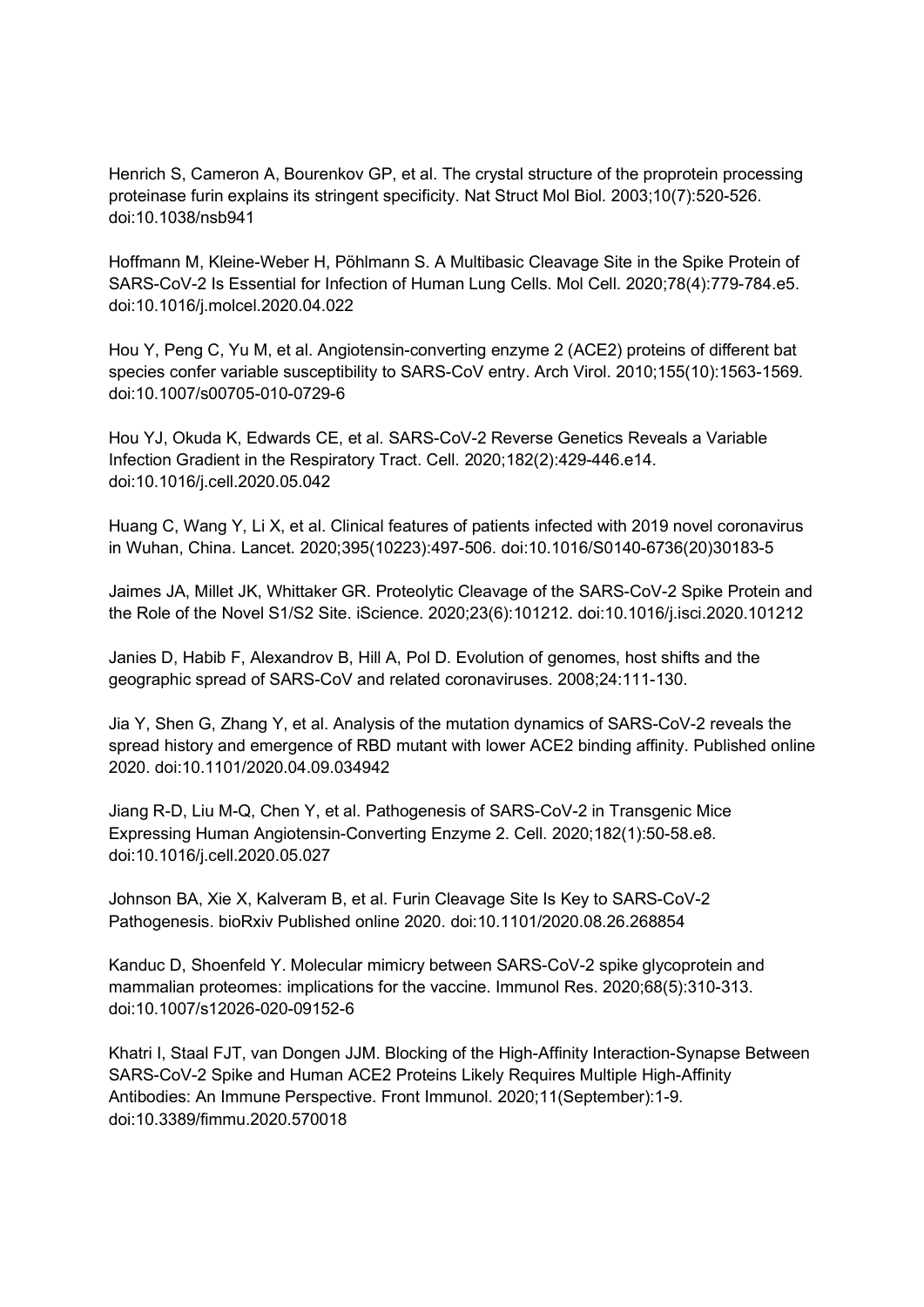Kim SY, Jin W, Sood A, et al. Characterization of heparin and severe acute respiratory syndrome-related coronavirus 2 (SARS-CoV-2) spike glycoprotein binding interactions. Antiviral Res. 2020;181(January):104873. doi:10.1016/j.antiviral.2020.104873

Klein J, Zaia J. Assignment of coronavirus spike protein site-specific glycosylation using GlycReSoft. bioRxiv. Published online 2020:1-39. doi:10.1101/2020.05.31.125302

Kwon PS, Oh H, Kwon S-J, et al. Sulfated polysaccharides effectively inhibit SARS-CoV-2 in vitro. Cell Discov. 2020;6(1):50. doi:10.1038/s41421-020-00192-8

Lai H, Nguyen L, Kranjc A, Nguyen T, Nguyen-Manh D. Elucidating the differences in the molecular mechanism of receptor binding between 2019-nCoV and the SARS-CoV viruses using computational tools. bioRxiv. Published online 2020. doi:10.1101/2020.04.21.053009

Lam TTY, Jia N, Zhang YW, et al. Identifying SARS-CoV-2-related coronaviruses in Malayan pangolins. Nature. 2020;583(7815):282-285. doi:10.1038/s41586-020-2169-0

Laporte M, Stevaert A, Raeymaekers V, et al. The SARS-CoV-2 and other human coronavirus spike proteins are fine-tuned towards temperature and proteases of the human airways. bioRxiv. Published online 2020. doi:10.1101/2020.11.09.374603

Lau S, Wong A, Lau T, Woo P. Molecular Evolution of MERS Coronavirus: Dromedaries as a Recent Intermediate Host or Long-Time Animal Reservoir? Int J Mol Sci. 2017;18(10):2138. doi:10.3390/ijms18102138

Lau S-Y, Wang P, Mok BW-Y, et al. Attenuated SARS-CoV-2 variants with deletions at the S1/S2 junction. Emerg Microbes Infect. 2020;9(1):837-842. doi:10.1080/22221751.2020.1756700

Lee J, Hughes T, Lee M-H, et al. No Evidence of Coronaviruses or Other Potentially Zoonotic Viruses in Sunda pangolins (Manis javanica) Entering the Wildlife Trade via Malaysia. Ecohealth. 2020;17(3):406-418. doi:10.1007/s10393-020-01503-x

Lemmin T, Kalbermatter D, Harder D, Plattet P, Fotiadis D. Structures and dynamics of the novel S1/S2 protease cleavage site loop of the SARS-CoV-2 spike glycoprotein. J Struct Biol X. 2020;4(October):100038. doi:10.1016/j.yjsbx.2020.100038

Li W, Shi Z, Yu M, et al. Bats are natural reservoirs of SARS-like coronaviruses. Science (80- ). 2005;310(5748):676-679. doi:10.1126/science.1118391

Li W, Wicht O, van Kuppeveld FJM, He Q, Rottier PJM, Bosch B-J. A Single Point Mutation Creating a Furin Cleavage Site in the Spike Protein Renders Porcine Epidemic Diarrhea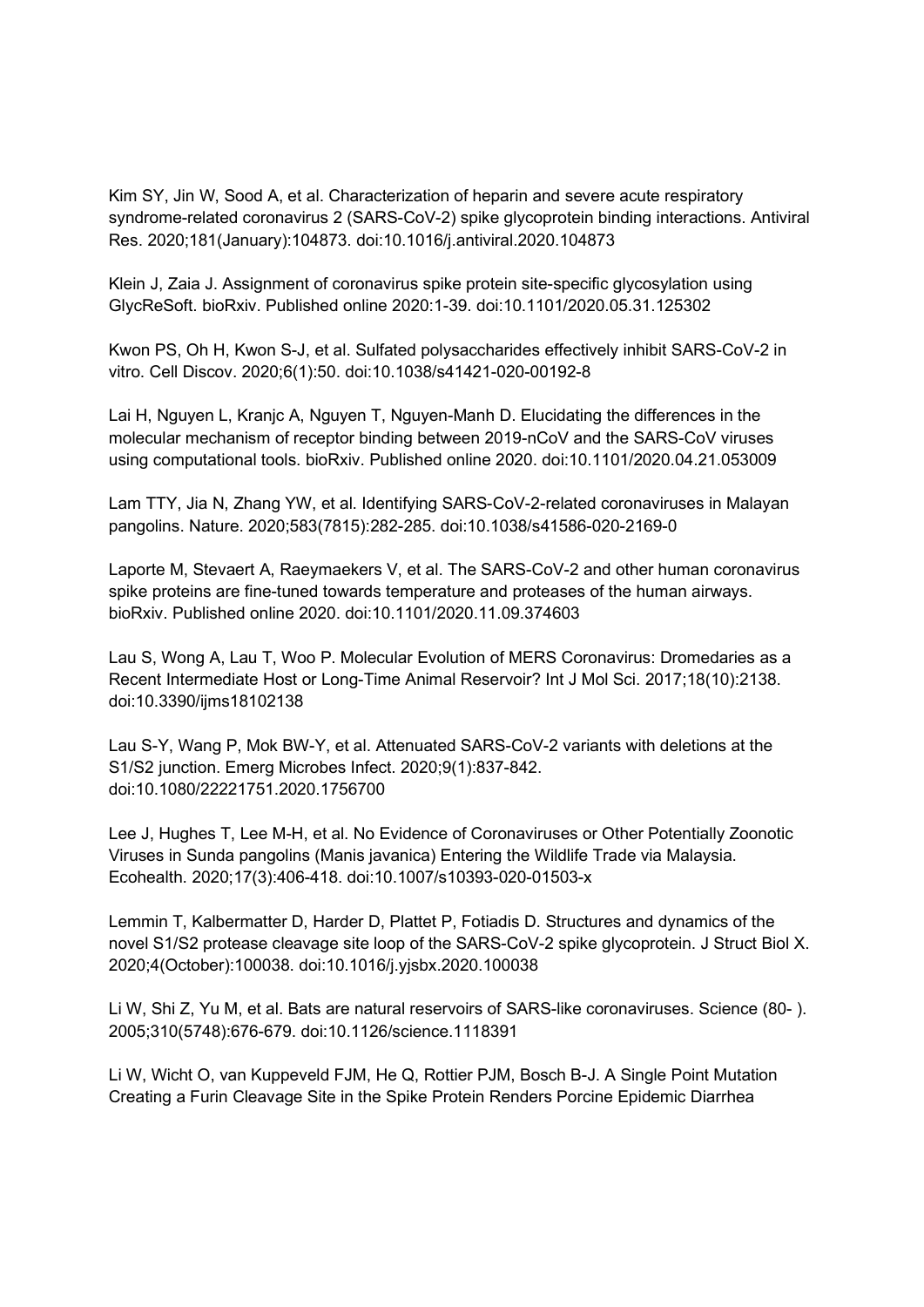Coronavirus Trypsin Independent for Cell Entry and Fusion. J Virol. 2015;89(15):8077-8081. doi:10.1128/JVI.00356-15

Li F. Receptor Recognition Mechanisms of Coronaviruses: a Decade of Structural Studies. J Virol. 2015;89(4):1954-1964. doi:10.1128/JVI.02615-14

Li Y, Wang H, Tang X, et al. SARS-CoV-2 and Three Related Coronaviruses Utilize Multiple ACE2 Orthologs and Are Potently Blocked by an Improved ACE2-Ig. J Virol. 2020;94(22):1-14. doi:10.1128/JVI.01283-20

Li X, Giorgi EE, Marichannegowda MH, et al. Emergence of SARS-CoV-2 through recombination and strong purifying selection. Sci Adv. 2020;6(27):eabb9153. doi:10.1126/sciadv.abb9153

Lin T-Y, Dowd KA, Manhart CJ, Nelson S, Whitehead SS, Pierson TC. A Novel Approach for the Rapid Mutagenesis and Directed Evolution of the Structural Genes of West Nile Virus. J Virol. 2012;86(7):3501-3512. doi:10.1128/JVI.06435-11

Liu P, Jiang J-Z, Wan X-F, et al. Are pangolins the intermediate host of the 2019 novel coronavirus (SARS-CoV-2)? PLOS Pathog. 2020;16(5):e1008421. doi:10.1371/journal.ppat.1008421

Liu SL, Saif LJ, Weiss SR, Su L. No credible evidence supporting claims of the laboratory engineering of SARS-CoV-2. Emerg Microbes Infect. 2020;9(1):505-507. doi:10.1080/22221751.2020.1733440

Liu Z, Zheng H, Lin H, et al. Identification of Common Deletions in the Spike Protein of Severe Acute Respiratory Syndrome Coronavirus 2. J Virol. 2020;94(17):1-9. doi:10.1128/JVI.00790-20

Lu R, Zhao X, Li J, et al. Genomic characterisation and epidemiology of 2019 novel coronavirus: implications for virus origins and receptor binding. Lancet. 2020;395(10224):565-574. doi:10.1016/S0140-6736(20)30251-8

Mccallum M, Marco A De, Lempp F, et al. N-terminal domain antigenic mapping reveals a site of vulnerability for SARS- CoV-2. bioRxiv. Published online 2021. doi:10.1101/2021.01.14.426475

Marchal I, Jarvis DL, Cacan R, Verbert A. Glycoproteins from Insect Cells: Sialylated or Not? Biol Chem. 2001;382(2):151-159. doi:10.1515/BC.2001.023

Meister SW, Hendrikse NM, Löfblom J. Directed evolution of the 3C protease from coxsackievirus using a novel fluorescence-assisted intracellular method. Biol Chem. 2019;400(3):405-415. doi:10.1515/hsz-2018-0362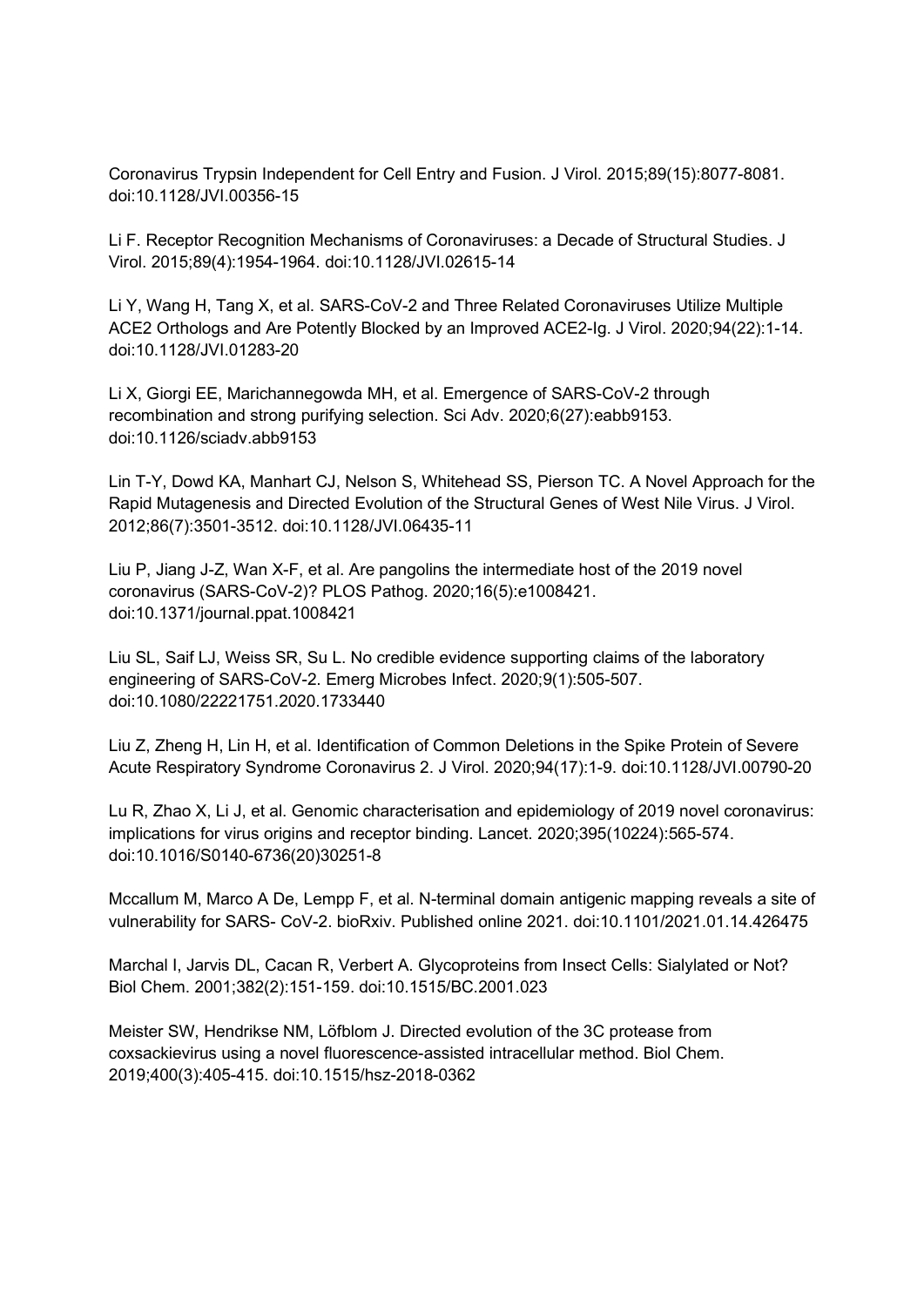Menachery VD, Yount BL, Debbink K, et al. A SARS-like cluster of circulating bat coronaviruses shows potential for human emergence. Nat Med. 2015;21(12):1508-1513. doi:10.1038/nm.3985

Millet JK, Whittaker GR. Host cell proteases: Critical determinants of coronavirus tropism and pathogenesis. Virus Res. 2015;202:120-134. doi:10.1016/j.virusres.2014.11.021

Millet JK, Jaimes JA, Whittaker GR. Molecular diversity of coronavirus host cell entry receptors. FEMS Microbiol Rev. 2020;14(October):1-16. doi:10.1093/femsre/fuaa057

Morgan AA, Rubenstein E. Proline: The Distribution, Frequency, Positioning, and Common Functional Roles of Proline and Polyproline Sequences in the Human Proteome. PLoS One. 2013;8(1):e53785. doi:10.1371/journal.pone.0053785

Mycroft-West C, Su D, Elli S, et al. The 2019 coronavirus (SARS-CoV-2) surface protein (Spike) S1 Receptor Binding Domain undergoes conformational change upon heparin binding. bioXriv. Published online 2020:1-9. doi:10.1101/2020.02.29.971093

Nagai Y. Protease-dependent virus tropism and pathogenicity. Trends Microbiol. 1993;1(3):81- 87. doi:10.1016/0966-842X(93)90112-5

Paraskevis D, Kostaki EG, Magiorkinis G, Panayiotakopoulos G, Sourvinos G, Tsiodras S. Fullgenome evolutionary analysis of the novel corona virus (2019-nCoV) rejects the hypothesis of emergence as a result of a recent recombination event. Infect Genet Evol. 2020;79(January):104212. doi:10.1016/j.meegid.2020.104212

Patiño-Galindo JÁ, Filip I, AlQuraishi M, Rabadan R. Recombination and lineage-specific mutations led to the emergence of SARS-CoV-2. bioRxiv. Published online 2020. doi:10.1101/2020.02.10.942748

Peacock TP, Goldhill DH, Zhou J, et al. The furin cleavage site of SARS-CoV-2 spike protein is a key determinant for transmission due to enhanced replication in airway cells. bioRxiv. Published online 2020;44(0):2020.09.30.318311. doi:10.1101/2020.09.30.318311

Piplani S, Singh PK, Winkler DA, Petrovsky N. In silico comparison of spike protein-ACE2 binding affinities across species; significance for the possible origin of the SARS-CoV-2 virus. ArXiv Published online 2020. http://arxiv.org/abs/2005.06199

Pirone L, Del Gatto A, Di Gaetano S, et al. A Multi-Targeting Approach to Fight SARS-CoV-2 Attachment. Front Mol Biosci. 2020;7(August):1-5. doi:10.3389/fmolb.2020.00186

Praharaj MR, Garg P, Khan RIN, et al. SARS-CoV-2 Spike Glycoprotein and ACE2 interaction reveals modulation of viral entry in different hosts. bioRxiv. Published online 2020. doi:10.1101/2020.05.08.084327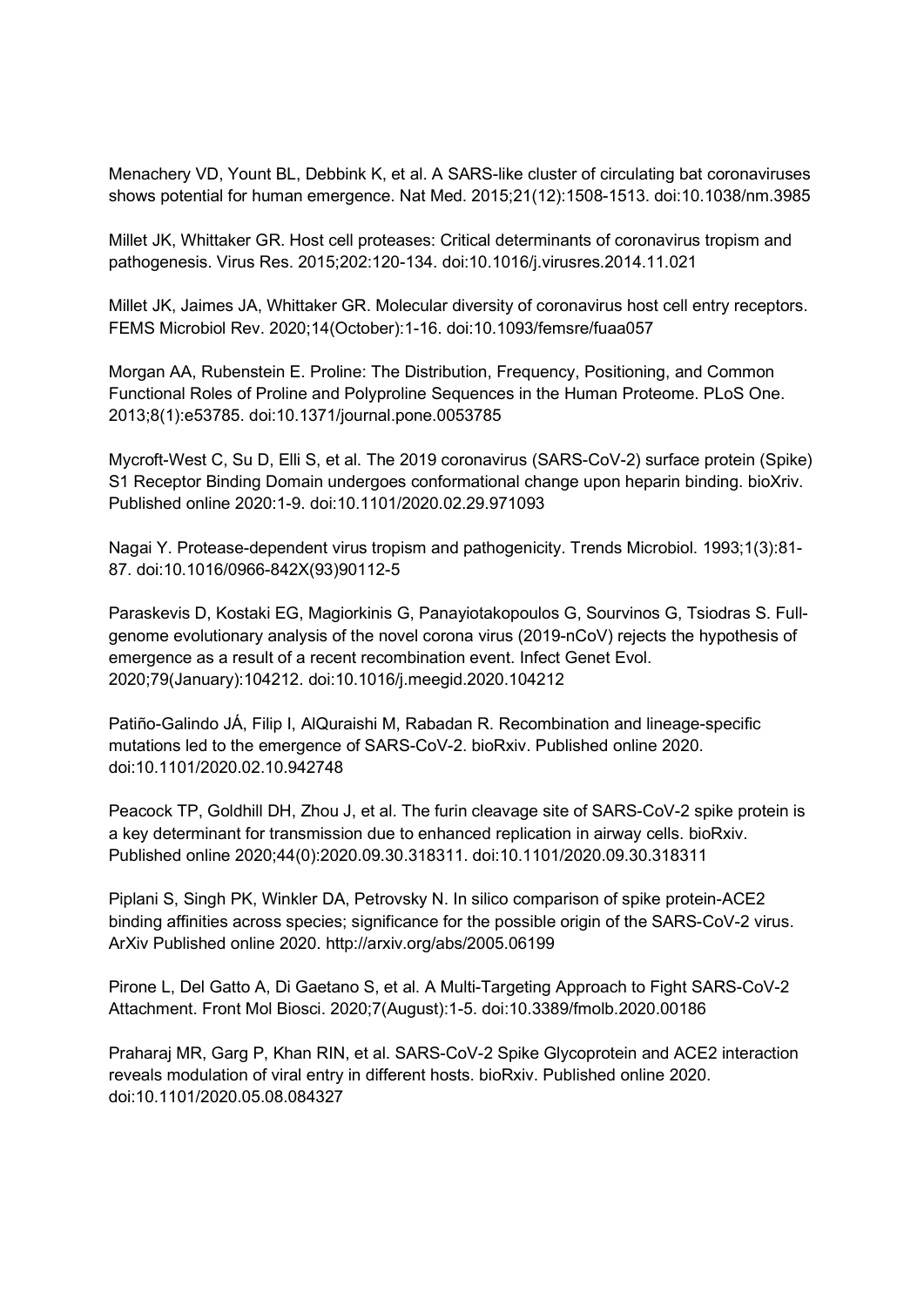Qiao B, Olvera de la Cruz M. Enhanced Binding of SARS-CoV-2 Spike Protein to Receptor by Distal Polybasic Cleavage Sites. ACS Nano. 2020;14(8):10616-10623. doi:10.1021/acsnano.0c04798

Rasmussen AL. On the origins of SARS-CoV-2. Nat Med. 2021;27(9(2021)). doi:10.5774/32-0- 53

Ren W, Qu X, Li W, et al. Difference in Receptor Usage between Severe Acute Respiratory Syndrome (SARS) Coronavirus and SARS-Like Coronavirus of Bat Origin. J Virol. 2008;82(4):1899-1907. doi:10.1128/JVI.01085-07

Relman DA. Opinion: To stop the next pandemic, we need to unravel the origins of COVID-19. Proc Natl Acad Sci. 2020;117(47):29246-29248. doi:10.1073/pnas.2021133117

Richard D, Owen CJ, Dorp L Van, Balloux F. No detectable signal for ongoing genetic recombination in SARS-CoV-2. bioXriv. Published online 2020:1-13. doi:10.1101/2020.12.15.422866

Riley NM, Malaker SA, Driessen MD, Bertozzi CR. Optimal Dissociation Methods Differ for N and O -Glycopeptides. J Proteome Res. 2020;19(8):3286-3301. doi:10.1021/acs.jproteome.0c00218

Rossmann MG. The Canyon Hypothesis. J Biol Chem. 1989;264(25):14587-14590. doi:10.1016/S0021-9258(18)63732-9

Sallard E, Halloy J, Casane D, Decroly E, van Helden J. Tracing the origins of SARS-COV-2 in coronavirus phylogenies: a review. Environ Chem Lett. Published online February 4, 2021. doi:10.1007/s10311-020-01151-1

Sanda M, Morrison L, Goldman R. N- and O-Glycosylation of the SARS-CoV-2 Spike Protein. Anal Chem. 2021;93(4):2003-2009. doi:10.1021/acs.analchem.0c03173

Schneider-Schaulies J. Cellular receptors for viruses: links to tropism and pathogenesis. J Gen Virol. 2000;81(6):1413-1429. doi:10.1099/0022-1317-81-6-1413

Segreto R, Deigin Y. The genetic structure of SARS‐CoV‐2 does not rule out a laboratory origin. BioEssays. 2020;(September):2000240. doi:10.1002/bies.202000240

Seyran M, Pizzol D, Adadi P, et al. Questions concerning the proximal origin of SARS‐CoV‐2. J Med Virol. 2021;93(3):1204-1206. doi:10.1002/jmv.26478

Shajahan A, Supekar NT, Gleinich AS, Azadi P. Deducing the N- and O-glycosylation profile of the spike protein of novel coronavirus SARS-CoV-2. Glycobiology. 2020;30(12):981-988. doi:10.1093/glycob/cwaa042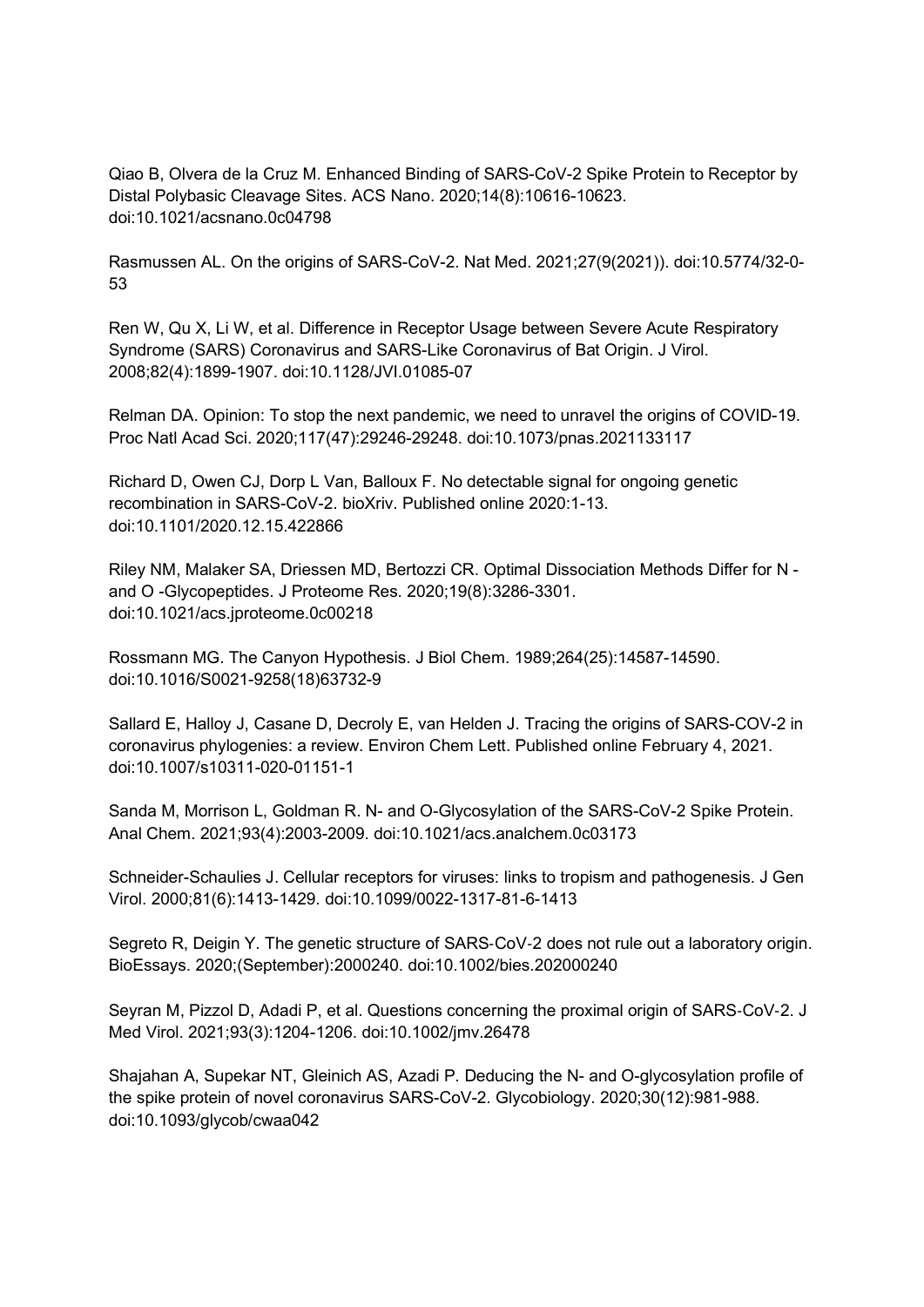Shang J, Wan Y, Luo C, et al. Cell entry mechanisms of SARS-CoV-2. Proc Natl Acad Sci. 2020;117(21):11727-11734. doi:10.1073/pnas.2003138117

Sheahan T, Rockx B, Donaldson E, et al. Mechanisms of Zoonotic Severe Acute Respiratory Syndrome Coronavirus Host Range Expansion in Human Airway Epithelium. J Virol. 2008;82(5):2274-2285. doi:10.1128/jvi.02041-07

Shokeen K, Pandey S, Shah M, Kumar S. Insight towards the effect of the multibasic cleavage site of SARS-CoV-2 spike protein on cellular proteases. bioXriv. Published online 2020. doi:10.1101/2020.04.25.061507

Simon AJ, D'Oelsnitz S, Ellington AD. Synthetic evolution. Nat Biotechnol. 2019;37(7):730-743. doi:10.1038/s41587-019-0157-4

Sirotkin K, Sirotkin D. Might SARS-CoV-2 Have Arisen via Serial Passage through an Animal Host or Cell Culture?: A potential explanation for much of the novel coronavirus' distinctive genome. BioEssays. 2020;42(10):1-7. doi:10.1002/bies.202000091

Sørensen B, Susrud A, Dalgleish AG. Biovacc-19: A Candidate Vaccine for Covid-19 (SARS-CoV-2) Developed from Analysis of its General Method of Action for Infectivity. QRB Discov. 2020;1:e6. doi:10.1017/qrd.2020.8

Sousa A. SARS-Cov-2 Natural or Artificial? That is the Question. Clin Microbiol Res. Published online 2020:1-12. doi:10.31487/j.cmr.2020.01.06

Standage-Beier K, Wang X. Genome reprogramming for synthetic biology. Front Chem Sci Eng. 2017;11(1):37-45. doi:10.1007/s11705-017-1618-2

Sun Z, Ren K, Zhang X, et al. Mass Spectrometry Analysis of Newly Emerging Coronavirus HCoV-19 Spike Protein and Human ACE2 Reveals Camouflaging Glycans and Unique Post-Translational Modifications. Engineering. 2020;(xxxx). doi:10.1016/j.eng.2020.07.014

Tang XC, Zhang JX, Zhang SY, et al. Prevalence and Genetic Diversity of Coronaviruses in Bats from China. J Virol. 2006;80(15):7481-7490. doi:10.1128/JVI.00697-06

Tang YD, Li Y, Sun J, Zhang H, Wang T, Sun M, Yang Y, Hu X, Zhao J, Cai X. Cell entry of SARS-CoV-2 conferred by angiotensin-converting enzyme 2 (ACE2) of different species. bioRxiv Published online. 2020;21(1):1-9. doi:10.1101/2020.06.15.153916

Tang T, Jaimes JA, Bidon MK, Straus MR, Daniel S, Whittaker GR. Proteolytic Activation of SARS-CoV-2 Spike at the S1/S2 Boundary: Potential Role of Proteases beyond Furin. ACS Infect Dis. Published online January 12, 2021:acsinfecdis.0c00701. doi:10.1021/acsinfecdis.0c00701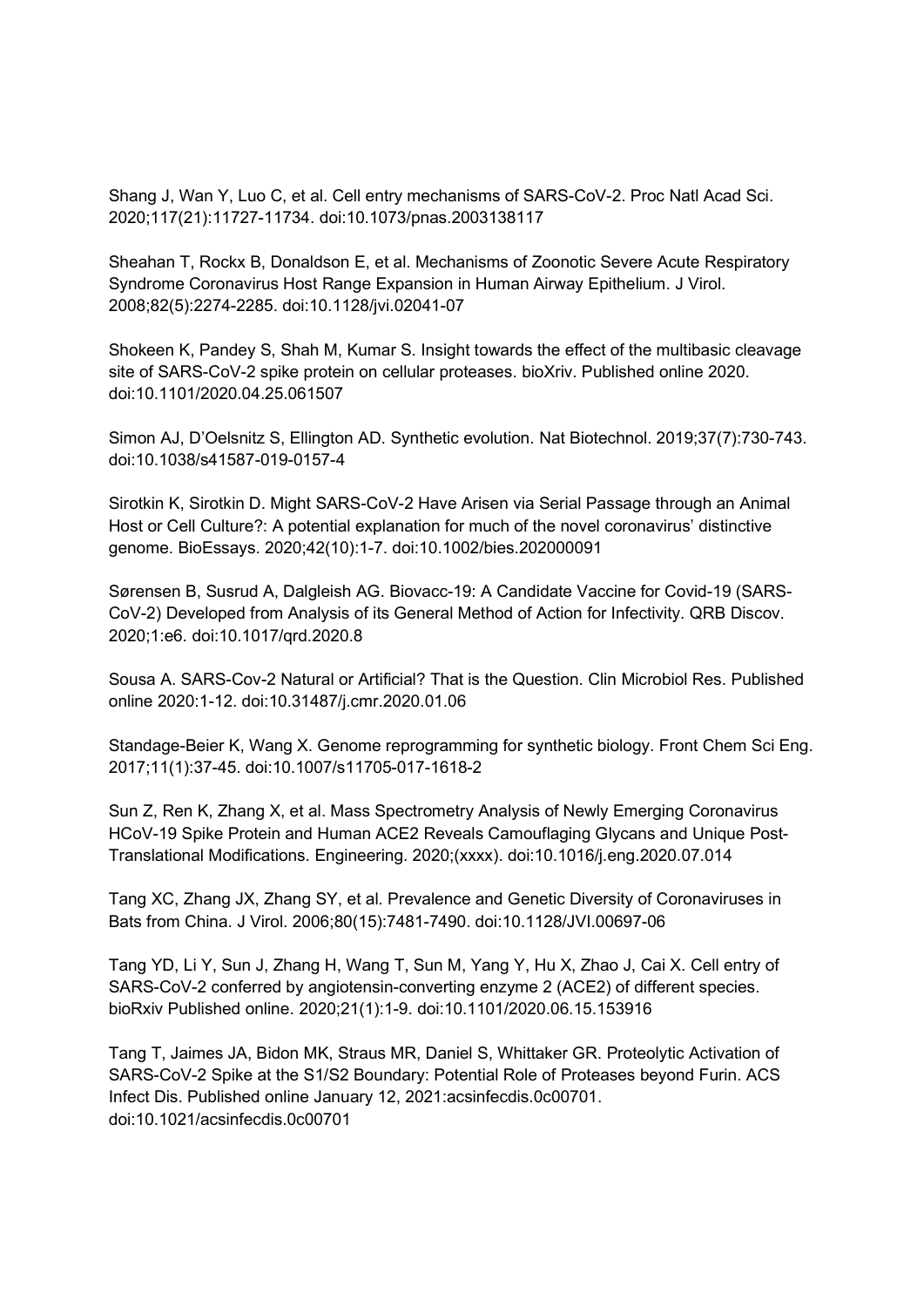Teesalu T, Sugahara KN, Kotamraju VR, Ruoslahti E. C-end rule peptides mediate neuropilin-1 dependent cell, vascular, and tissue penetration. Proc Natl Acad Sci. 2009;106(38):16157- 16162. doi:10.1073/pnas.0908201106

Thi Nhu Thao T, Labroussaa F, Ebert N, et al. Rapid reconstruction of SARS-CoV-2 using a synthetic genomics platform. Nature. 2020;582(7813):561-565. doi:10.1038/s41586-020-2294-9

Thomas G. Furin at the cutting edge: From protein traffic to embryogenesis and disease. Nat Rev Mol Cell Biol. 2002;3(10):753-766. doi:10.1038/nrm934

Tian S, Huang Q, Fang Y, Wu J. FurinDB: A Database of 20-Residue Furin Cleavage Site Motifs, Substrates and Their Associated Drugs. Int J Mol Sci. 2011;12(2):1060-1065. doi:10.3390/ijms12021060

Tiwari V, Tandon R, Sankaranarayanan NV, et al. Preferential recognition and antagonism of SARS-CoV-2 spike glycoprotein binding to 3- O -sulfated heparan sulfate. bioRxiv. Published online 2020. doi:10.1101/2020.10.08.331751

Torii, S, Ono C, Suzuki R, et al. Establishment of a reverse genetics system for SARS-CoV-2 using circular polymerase extension reaction. bioRxiv Published online doi:0.1101/2020.09.23.309849

Tse L V., Hamilton AM, Friling T, Whittaker GR. A Novel Activation Mechanism of Avian Influenza Virus H9N2 by Furin. J Virol. 2014;88(3):1673-1683. doi:10.1128/JVI.02648-13

van Dorp L, Richard D, Tan CCS, Shaw LP, Acman M, Balloux F. No evidence for increased transmissibility from recurrent mutations in SARS-CoV-2. Nat Commun. 2020;11(1):5986. doi:10.1038/s41467-020-19818-2

Wan Y, Shang J, Graham R, Baric RS, Li F. Receptor Recognition by the Novel Coronavirus from Wuhan: an Analysis Based on Decade-Long Structural Studies of SARS Coronavirus. J Virol. 2020;94(7):1-9. doi:10.1128/JVI.00127-20

Wang LF, Shi Z, Zhang S, Field H, Daszak P, Eaton BT. Review of bats and SARS. Emerg Infect Dis. 2006;12(12):1834-1840. doi:10.3201/eid1212.060401

Wang D, Baudys J, Bundy JL, Solano M, Keppel T, Barr JR. Comprehensive Analysis of the Glycan Complement of SARS-CoV-2 Spike Proteins Using Signature Ions-Triggered Electron-Transfer/Higher-Energy Collisional Dissociation (EThcD) Mass Spectrometry. Anal Chem. 2020;92(21):14730-14739. doi:10.1021/acs.analchem.0c03301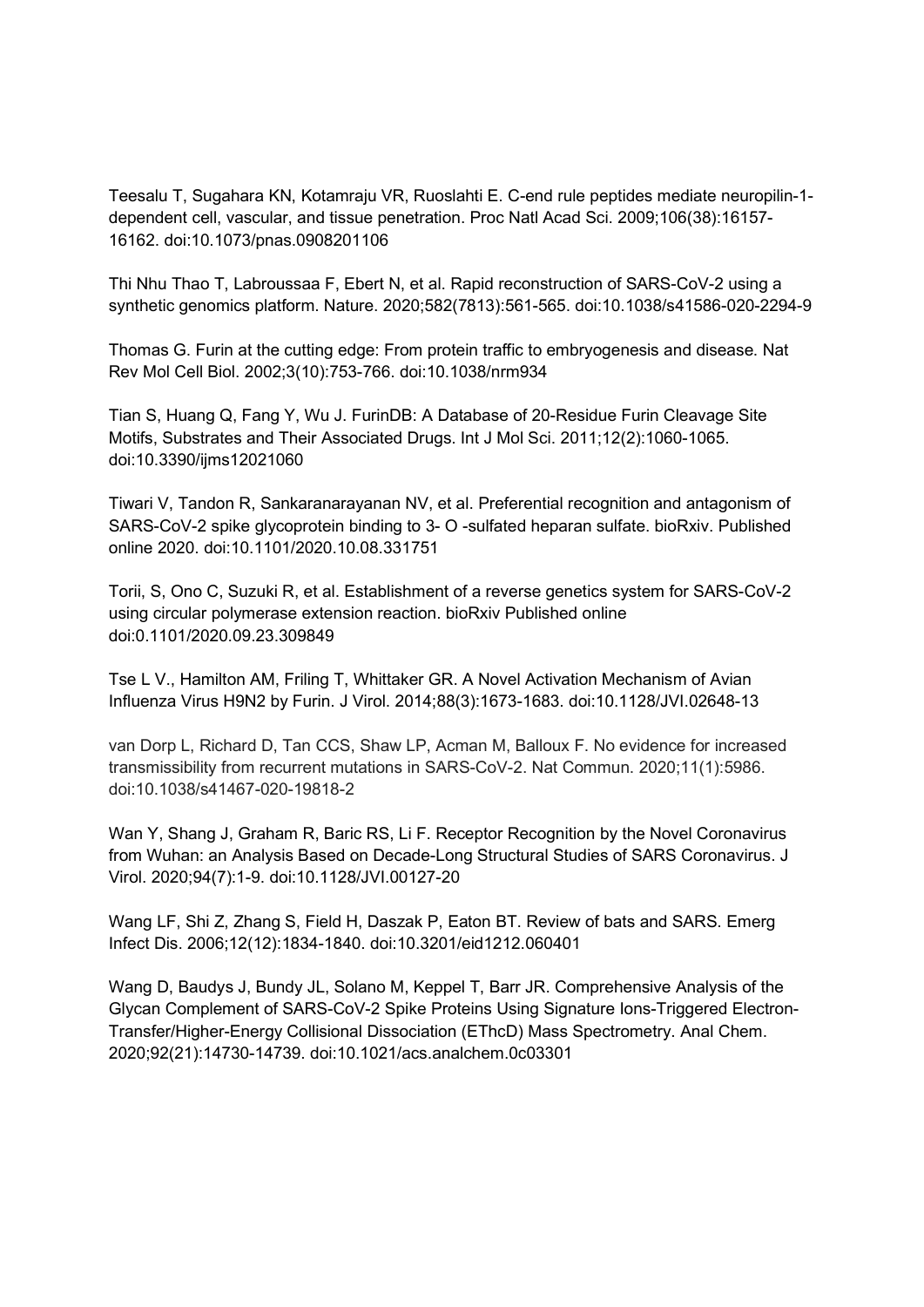Wang J-M, Wang L-F, Shi Z-L. Construction of a non-infectious SARS coronavirus replicon for application in drug screening and analysis of viral protein function. Biochem Biophys Res Commun. 2008;374(1):138-142. doi:10.1016/j.bbrc.2008.06.129

Wang Q, Zhang Y, Wu L, et al. Structural and Functional Basis of SARS-CoV-2 Entry by Using Human ACE2. Cell. 2020;181(4):894-904.e9. doi:10.1016/j.cell.2020.03.045

Wang Y, Liu M, Gao J. Enhanced receptor binding of SARS-CoV-2 through networks of hydrogen-bonding and hydrophobic interactions. Proc Natl Acad Sci. 2020;117(25):13967- 13974. doi:10.1073/pnas.2008209117

Watanabe Y, Allen JD, Wrapp D, McLellan JS, Crispin M. Site-specific glycan analysis of the SARS-CoV-2 spike. Science (80- ). Published online May 4, 2020:eabb9983. doi:10.1126/science.abb9983

Wenzel J. Origins of SARS‐CoV‐1 and SARS‐CoV‐2 are often poorly explored in leading publications. Cladistics. 2020;36(4):374-379. doi:10.1111/cla.12425

Wrapp D, Wang N, Corbett KS, et al. Cryo-EM structure of the 2019-nCoV spike in the prefusion conformation. Science (80- ). 2020;367(6483):1260-1263. doi:10.1126/science.abb2507

Wrobel AG, Benton DJ, Xu P, et al. SARS-CoV-2 and bat RaTG13 spike glycoprotein structures inform on virus evolution and furin-cleavage effects. Nat Struct Mol Biol. 2020;27(8):763-767. doi:10.1038/s41594-020-0468-7

Wrobel AG, Benton DJ, Xu P, et al. Structure and binding properties of Pangolin-CoV spike glycoprotein inform the evolution of SARS-CoV-2. Nat Commun. 2021;12(1):837. doi:10.1038/s41467-021-21006-9

Wu C, Zheng M, Yang Y, et al. Furin: A Potential Therapeutic Target for COVID-19. iScience. 2020;23(10):101642. doi:10.1016/j.isci.2020.101642

Wu F, Zhao S, Yu B, et al. A new coronavirus associated with human respiratory disease in China. Nature. 2020;579(7798):265-269. doi:10.1038/s41586-020-2008-3

Wu Y, Zhao S. Furin cleavage sites naturally occur in coronaviruses. Stem Cell Res. 2021;50:102115. doi:10.1016/j.scr.2020.102115

Xiao K, Zhai J, Feng Y, et al. Isolation of SARS-CoV-2-related coronavirus from Malayan pangolins. Nature. 2020;583(7815):286-289. doi:10.1038/s41586-020-2313-x

Yount B, Denison MR, Weiss SR, Baric RS. Systematic Assembly of a Full-Length Infectious cDNA of Mouse Hepatitis Virus Strain A59. J Virol. 2002;76(21):11065-11078. doi:10.1128/JVI.76.21.11065-11078.2002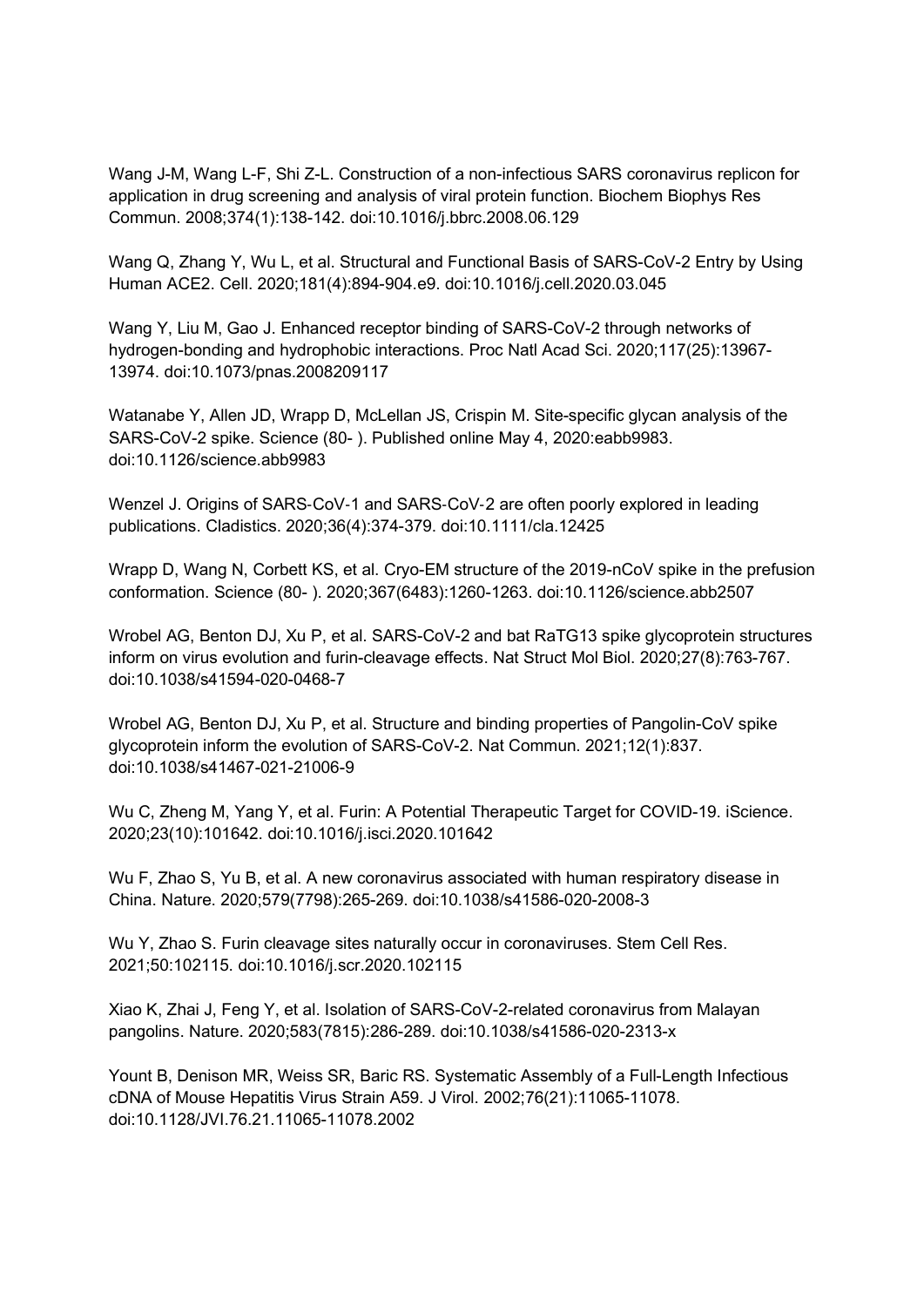Yu WB, Tang GD, Zhang L, Corlett, RT. Decoding evolution and transmissions of novel pneumonia coronavirus using the whole genomic data. ChinaXiv. Published online 2020. doi:10.12074/202002.00033

Zeng L-P, Gao Y-T, Ge X-Y, et al. Bat Severe Acute Respiratory Syndrome-Like Coronavirus WIV1 Encodes an Extra Accessory Protein, ORFX, Involved in Modulation of the Host Immune Response. J Virol. 2016;90(14):6573-6582. doi:10.1128/JVI.03079-15

Zhan SH, Deverman B, Chan YA. SARS-CoV-2 is well adapted for humans. What does this mean for re-emergence? Published online 2020:1-28. doi:10.1101/2020.05.01.073262

Zhang D. (2020, June 8). The Pan-SL-CoV/GD sequences may be from contamination. Zenodo. http://doi.org/10.5281/zenodo.4450267

Zhang Q, Chen CZ, Swaroop M, et al. Heparan sulfate assists SARS-CoV-2 in cell entry and can be targeted by approved drugs in vitro. Cell Discov. 2020;6(1):80. doi:10.1038/s41421-020- 00222-5

Zhang T, Wu Q, Zhang Z. Probable Pangolin Origin of SARS-CoV-2 Associated with the COVID-19 Outbreak. Curr Biol. 2020;30(7):1346-1351.e2. doi:10.1016/j.cub.2020.03.022

Zhang Y, Zhao W, Mao Y, et al. Site-specific N-glycosylation Characterization of Recombinant SARS-CoV-2 Spike Proteins. Mol Cell Proteomics. Published online October 19, 2020:mcp.RA120.002295. doi:10.1074/mcp.RA120.002295

Zhao P, Praissman JL, Grant OC, et al. Virus-Receptor Interactions of Glycosylated SARS-CoV-2 Spike and Human ACE2 Receptor. Cell Host Microbe. 2020;28(4):586-601.e6. doi:10.1016/j.chom.2020.08.004

Zhou H, Chen X, Hu T, et al. A Novel Bat Coronavirus Closely Related to SARS-CoV-2 Contains Natural Insertions at the S1/S2 Cleavage Site of the Spike Protein. Curr Biol. 2020;30(11):2196-2203.e3. doi:10.1016/j.cub.2020.05.023

Zhou P, Shi Z-L. SARS-CoV-2 spillover events. Science (80- ). 2021;371(6525). https://science.sciencemag.org/content/371/6525/120?s=09

Zhou P, Yang X Lou, Wang XG, et al. A pneumonia outbreak associated with a new coronavirus of probable bat origin. (2020a). Nature. 2020;579(7798):270-273. doi:10.1038/s41586-020- 2012-7

Zhou P, Yang X-L, Wang X-G, et al. (2020b). Addendum: A pneumonia outbreak associated with a new coronavirus of probable bat origin. Nature. 2020;588(7836):E6-E6. doi:10.1038/s41586-020-2951-z